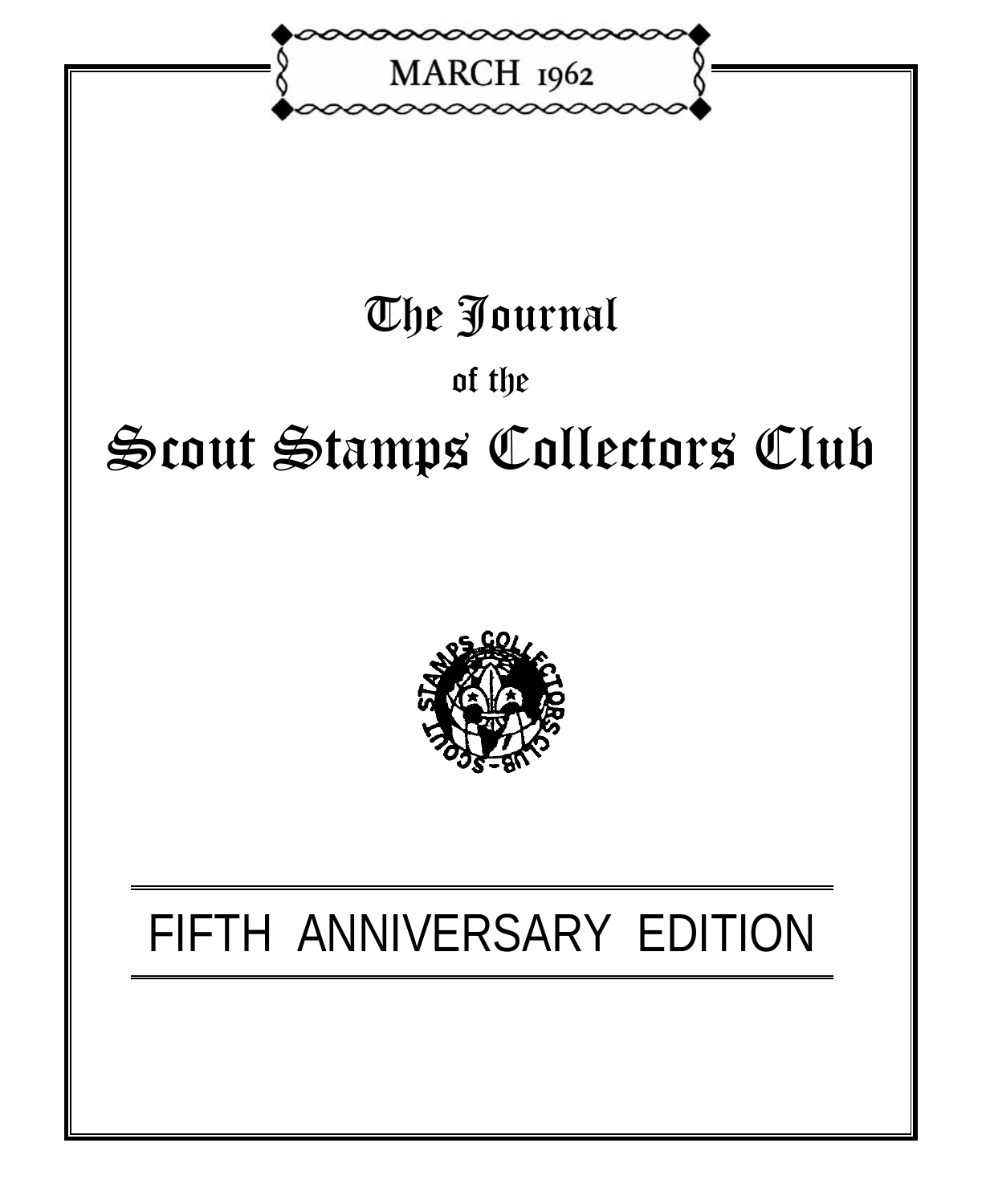#### WHO'S WHO of the SCOUT STAMPS COLLECTORS CLUB

| PRESIDENT                      | $\mathbf x$ | Roy Rhodes, Esq.<br>38 Richmond Avenue,<br>Highams Park, London E. 4.    |
|--------------------------------|-------------|--------------------------------------------------------------------------|
| VICE PRESIDENT                 |             | Maj. Gen. D. C. Spry, C. B. E.,<br>D. S.O., C.D.                         |
| SECRETARY-GENERAL<br>TREASURER | $\mathbf x$ | Howard L. Fears, Esq.<br>11 Salisbury<br>Seaford, Sussex                 |
| MEMBERSHIP<br>SECRETARY        | х           | F. Stanley Blunt, Esq.<br>20 George Street<br>Berkhamsted, Herts.        |
| <b>RENEWALS</b><br>SECRETARY   |             | Jack Wishart, Esq.<br>9 Widgeon Road<br>Darlington, Co. Durham           |
| PUBLICITY<br>SECRETARY         | $\mathbf x$ | John E.O. Hobbs, Esq.<br>Helvetia. 16 Blanford Avenue<br>Whitton, Middx. |
| JOURNAL<br>EDITOR              | X.          | Wilfred Nodder, Esq.<br>158 Bradford Road<br>Combe Down, Bath, Som.      |
|                                | $\mathbf x$ | W. Thos. Holton, Esq.<br>96 Midland Road<br>Luton, Beds.                 |

 Permanent List distributions by – Messrs W.T.Holton, W.H. Knight, and A. Morris.

x Committee Members.

Continued on page III of cover.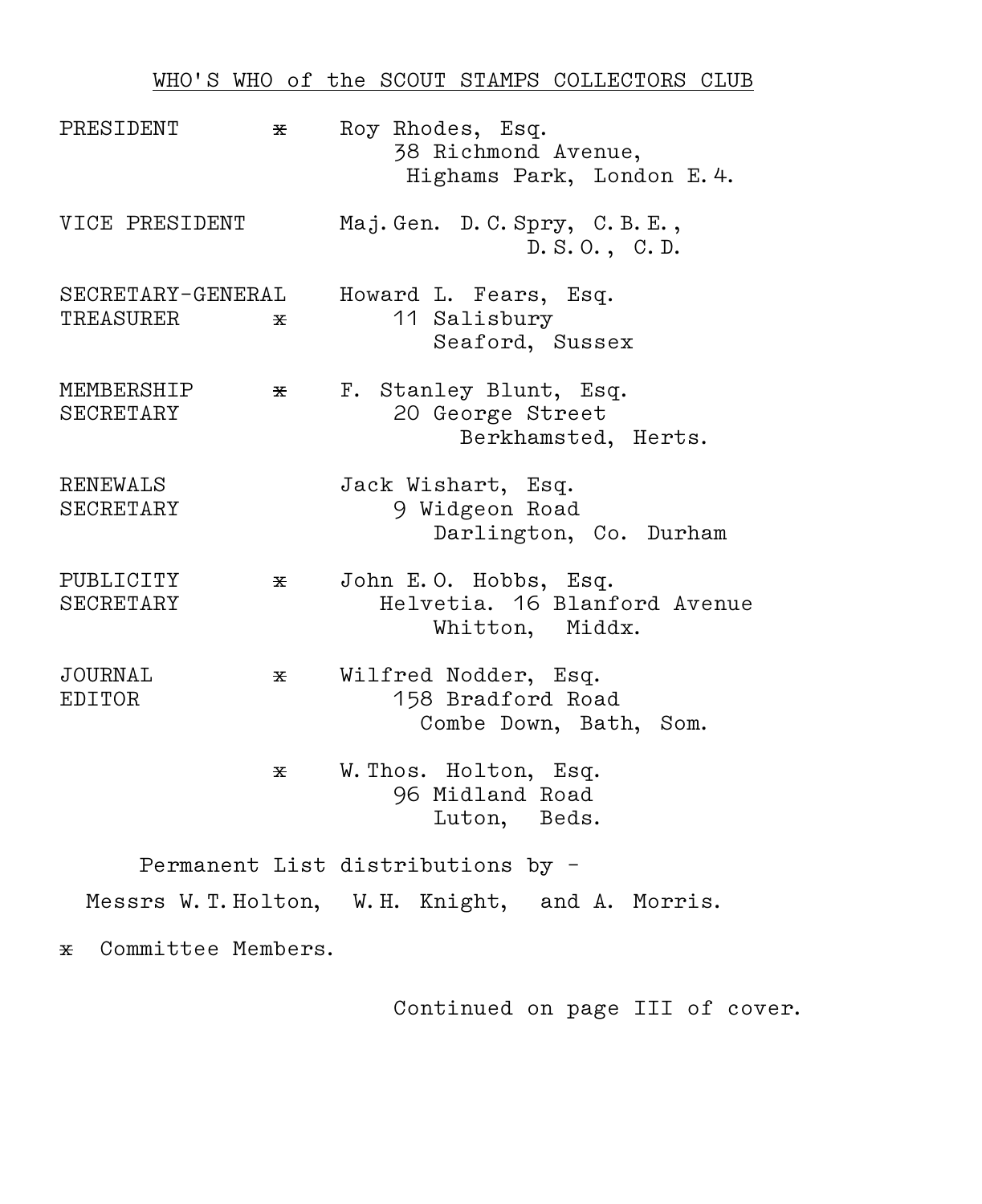(Number printed of this issue....350)  $_{\text{Editor:}}$ Wilf Nodder.

#### FIFTH ANNIVERSARY ISSUE

It is with a great deal of pleasure that I publish a message from our Hon. Vice–President on this very special occasion, one which I am sure will be a milestone in the history of our Club in the years to come.

> BOY SCOUTS INTERNATIONAL BUREAU, Commonwealth Building, 77 Metcalfe Street, Ottawa, 4, CANADA.

 Having played a small part in the formation of the Scout Stamps Collectors Club five years ago, I am very glad to take this opportunity of greeting all members young and old.

 Ours is a doubly interesting Club because it combines two interests – Scouting and Stamps. I am sure it is the same with most members.

 It is a continual encouragement to all of us in the Boy Scout Movement that so many postal authorities continue to give recognition to Scouting through the issue of special stamps. This surely is an indication of the value and importance of Scouting in the eyes of the various governments.

 It is for Scouting to ensure that it continues to merit this recognition by training boys to be the sort of men all our countries need. It is for us, as members of the Scout Stamps Collectors Club to encourage new young people to join our membership and to provide them with information, and ideas, and contacts helpful to them in the pursuit of their hobby.

 I hope every member will introduce at least one more person to the Club, as a way of marking our 5th birthday.

Good Scouting, and Good Hunting to you all.

 Yours sincerely,  $\mathcal{L}_1$  ,  $\mathcal{L}_2$  ,  $\mathcal{L}_1$ 

Hon. Vice–President.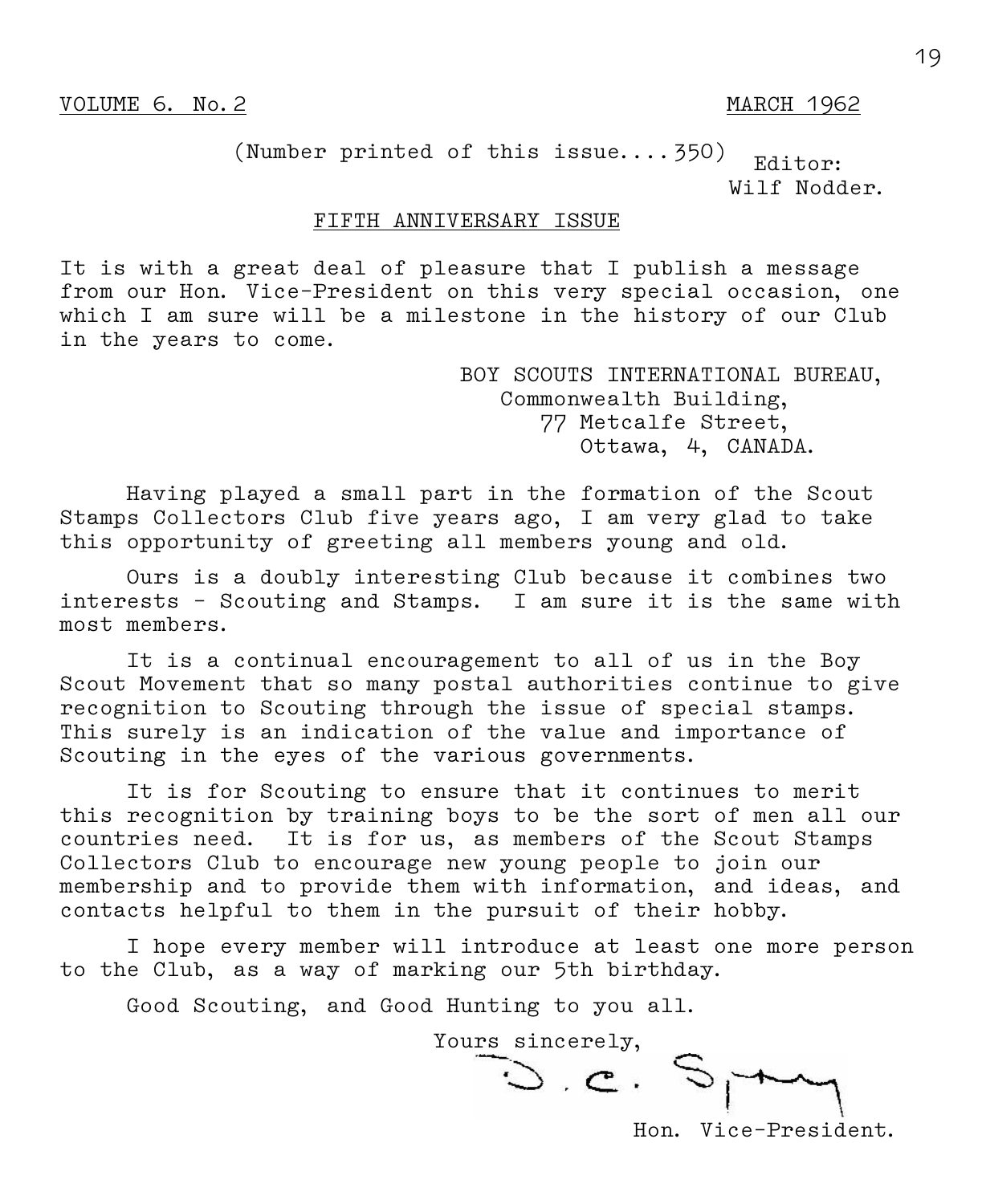

By the Editor

 We felt that we could not allow this number of the Journal to go by without giving Junior members something special: The Secretary–General has very kindly sent me two copies of Mr Harry D.Thorsen's Specialised Catalogue of Scout Stamps and Scout Seals with a suggestion that I arrange a competition for you. These in the past have not been very successful, have they? This time, however, the prizes are something special, so perhaps we shall have a good number of entries. Please send me your answers so that they reach me by April 21st (for those living in Great Britain) and by June 16th (for those living elsewhere). The first correct solution opened on these days from these two areas will each receive a copy of this Catalogue, and I will publish their names in the May and July Journals respectively.

Here are the questions:–

- 1. Several countries have issued stamps which have the likeness of B.P. on them. List the countries and the stamps.
- 2. Which countries have issued stamps for World Jamborees?
- 3. Which Scout stamps have been issued that show St. George and the Dragon?
- 4. One Scout stamp has been issued which was printed by three processes. What country issued it and what processes were used?
- 5. Some countries have issued Scout Stamps but no longer do so because they are under Communistic rule. Which are these countries?

 We have no objection to your asking adults to help you, but do try to do it yourself. Good luck in your searching and I hope I shall receive a lot of entries.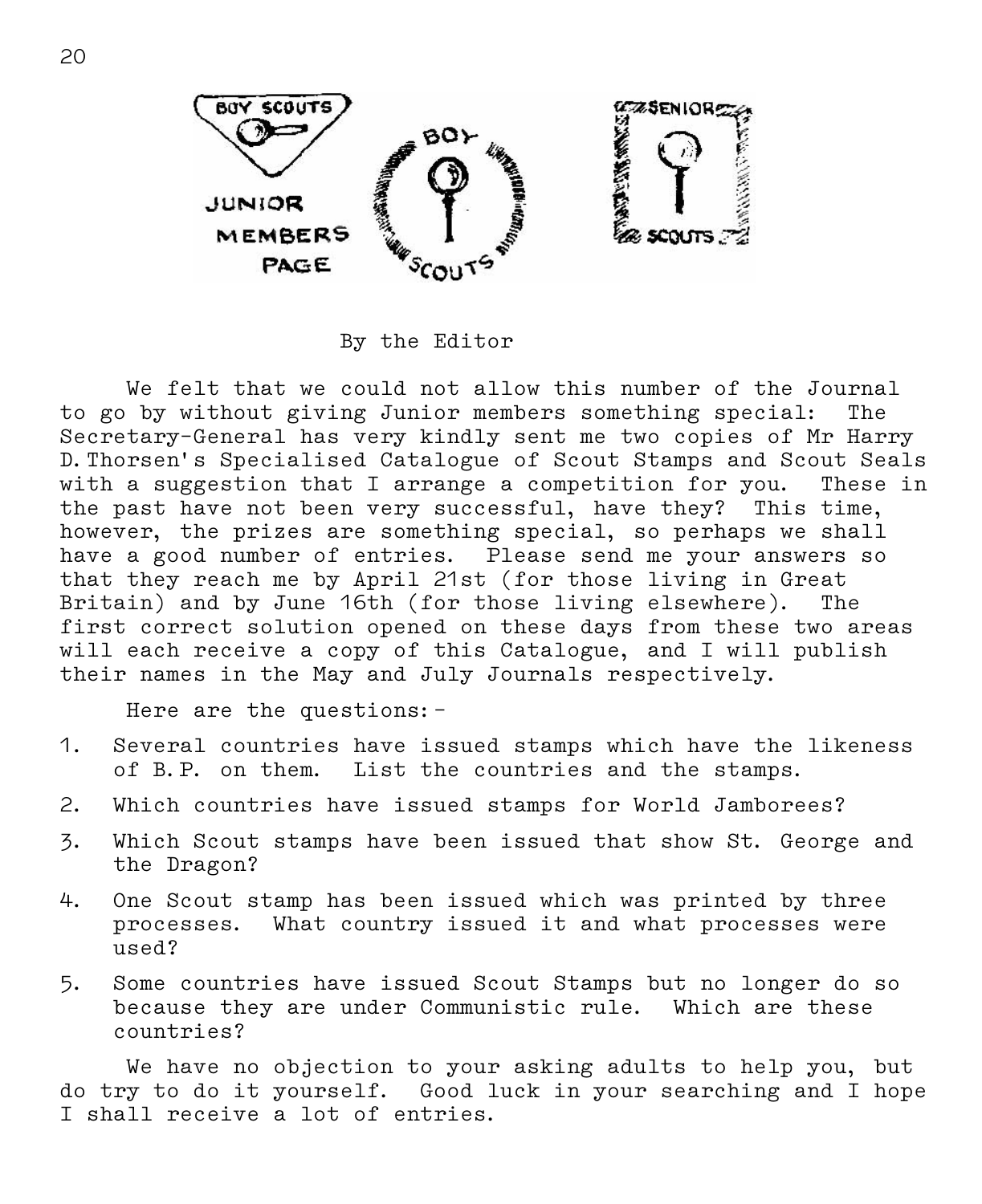#### FIFTH ANNIVERSARY "CONVENTION" AT B–P HOUSE

By Howard L.Fears

Baden–Powell House, Saturday February 9th, 2.30 p.m., in the "Quiet" Room. And no less than 39 Club members and friends had assembled for the opening of the 5th Anniversary Meeting.

 After a welcome to all by Club President Roy Rhodes, I was called upon to give a report of the year. There was a certain amount of competition from the loudspeaker, but I managed to give details of most important features. First of all there was the Journal, with its new cover and printing changes. Then the Gilwell Park Wood Badge Reunion meeting was considered, and also the Club Constitution and Committee elections.

 Turning to the finances, the large new membership had helped to secure a useful improvement in the credit balance. At the end of January 1961 the credit was little more than £16; at the end of this January the credit was over £34.

 Before ending the report I gave details of expected Scout stamps and cancels in 1962 – which all serves to underline the common–sense in joining the Club Cover Service and also the Mint Stamp Service.

 The next stage of the "Convention" took the form of displays. I showed some very recent material and Roy Rhodes followed with some early (and priceless) items. This gave an inevitable introduction to the final "swopping" and bourse. Committee members present crept away for a meeting, interrupted only by calls to duty. Numerous requests were received for the Meeting to become an annual event.

–––ooo0ooo–––

#### APPROVAL SERVICE

David Start who organises the Service writes that he has recently obtained a few covers printed and issued by a Scout Troop in Mafeking. These covers, postmarked MAFEKING 22.2.57 were issued to celebrate the centenary of the birth of Baden Powell; they also boar a reproduction of a photograph of B–P token during the siege of Mafeking. Only 100 covers were printed and the majority of them remain in the hands of members and friends of the Troop concerned. David is offering copies to members of the S.S.C.C. at 12/6d. each and has circulated far more members than he has covers. A prompt remittance would probably be important.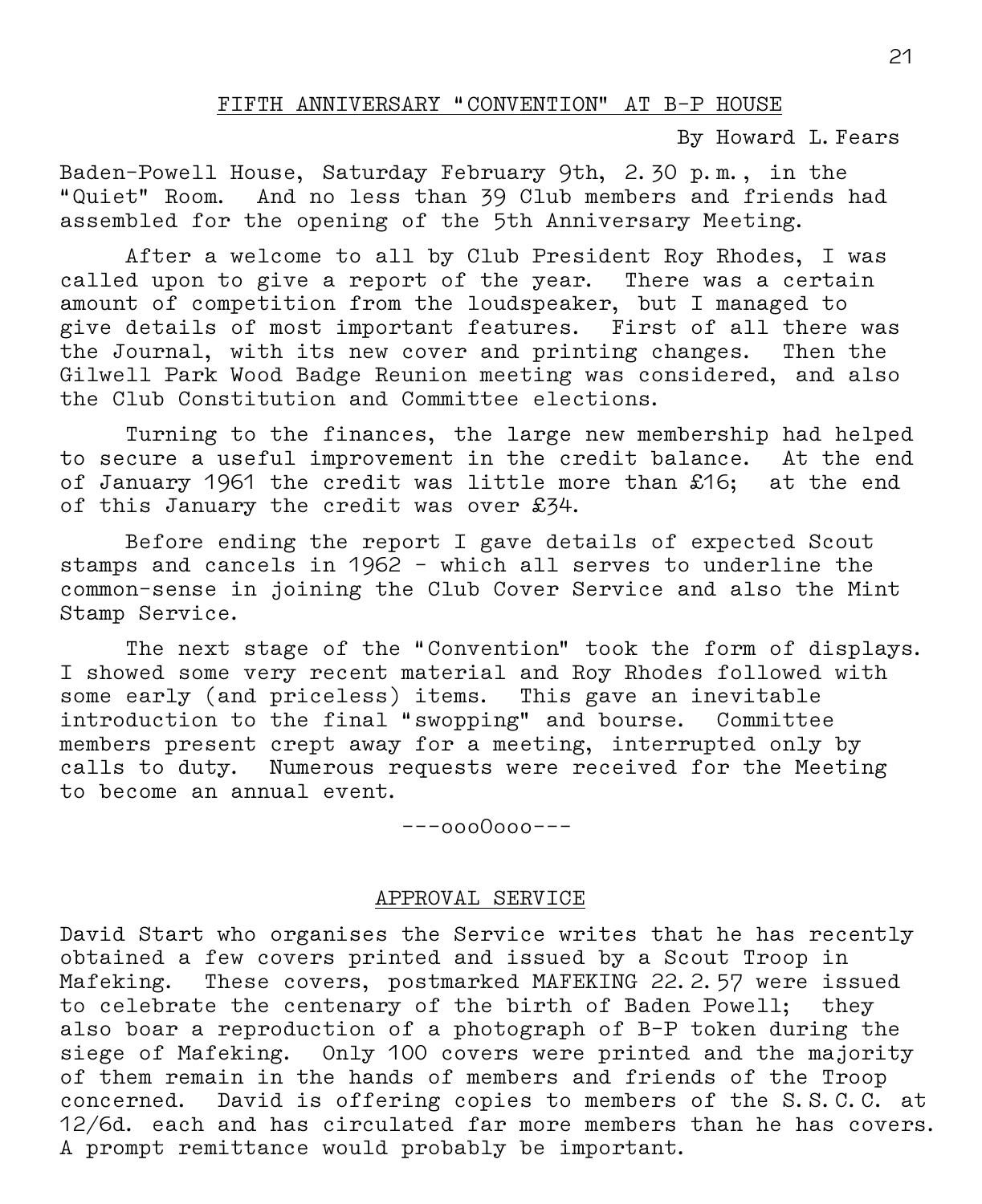By Howard L.Fears

The support for this Service has been very considerable – far more members have enrolled than the minimum considered necessary, so the service is now ON. Any member who has not yet joined the service and wishes to do so is invited to write and tell me straight away. If you want anything unusual, this can often be organised, given sufficient notice, e.g. corner block of 4, or a pair of each issue. After all, we do try and help.

 $---$ ooOoo $---$ 

#### NEWS FROM HERE AND THERE

In the presence of relatives, friends, and members of the 1st Berkhamsted Group the District Commissioner, Mr E.J.Williams, recently unveiled the memorial to the late A.S.M. John Rance.

 The memorial, in the form of an oak panel, is fixed to a wall in the Group Room of their Headquarters and will serve not only to keep John's devotion, loyalty, and active interest fresh in the minds of members but to serve as a means for inscribing the name of the winner of an annual achievement.

 There are no set rules for this but the Scouters will decide towards the close of each year and choose the Scout who in their opinion tried to do his best to follow the example of John Rance.

 The 'Scout of the Year' 1961 was John Blight who has been a junior member of the S.S.C.C. since May 1958 (No.129). He has been presented with a book trophy from his Group and has the honour of being the first one to have his name inscribed on the memorial panel.

 As well as being an enthusiastic Scout and a keen member of the S.S.C.C. (he won the prize in the competition for juniors at our B.P. House gathering) he is also a member of the Parish Church choir.

––––––––

F.S.B.

Our overworked Membership Secretary, Stanley Blunt, has been con– centrating on preparing the new Membership List – a truly gigantic task as you will see from your copy which accompanies this Journal – This would not have been possible had it not been for the untiring efforts of a good friend of his, Miss Dorothy Hull, who nobly vol–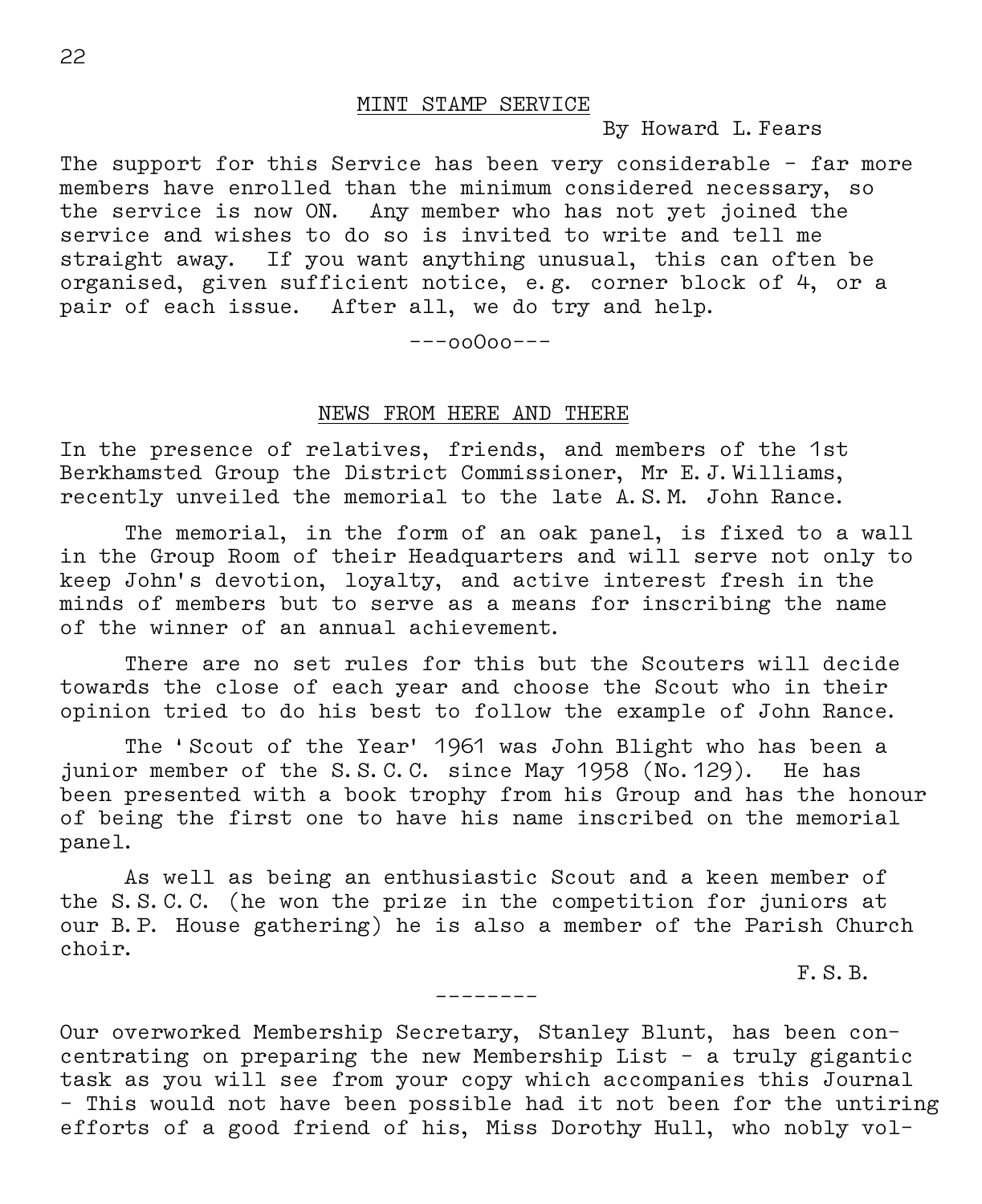unteered to undertake the typing of this list together with much of the preparatory work. To this lady we send a Scouty BRAVO along with our grateful thanks. He does not mention whether she is connected in any way with the Scout or Guide Movements; if she isn't, she certainly portrays their spirit of Service.

–––oooOooo–––

?

(With apologies to R.K.)

If you can keep your stamps when those around you Are selling theirs for profit – or for fun; If you can find a "snip", yet refuse to buy it Because the wife has said, "It can't be done"; If you can show your treasures, and with honesty Say what you've paid for each and everyone; If you can exhibit your unique collection But congratulate your rival because he's won; You're not human, my son.

If you can keep your stamps in superb condition And mount them neatly and in order, one by one; If you can take a hinge and with your tongue extended Lick just sufficient of the gum for it to run; If you can print in ink without it smudging So that it's legible for all to read when done; If you can tell by merely glancing quickly That the "B–P Mafeking" is a 'cracked plate' one; You're a blinking marvel, my son.

w. N. We have the contract of the contract of the contract of the contract of the contract of the contract of the contract of the contract of the contract of the contract of the contract of the contract of the contract of

–––oooOooo–––

#### MEMBERS WANTS

343 Collects items associated with transit systems, e.g. omnibus, trams, undergrounds, etc, including transit maps, "transfers" and pictures when available.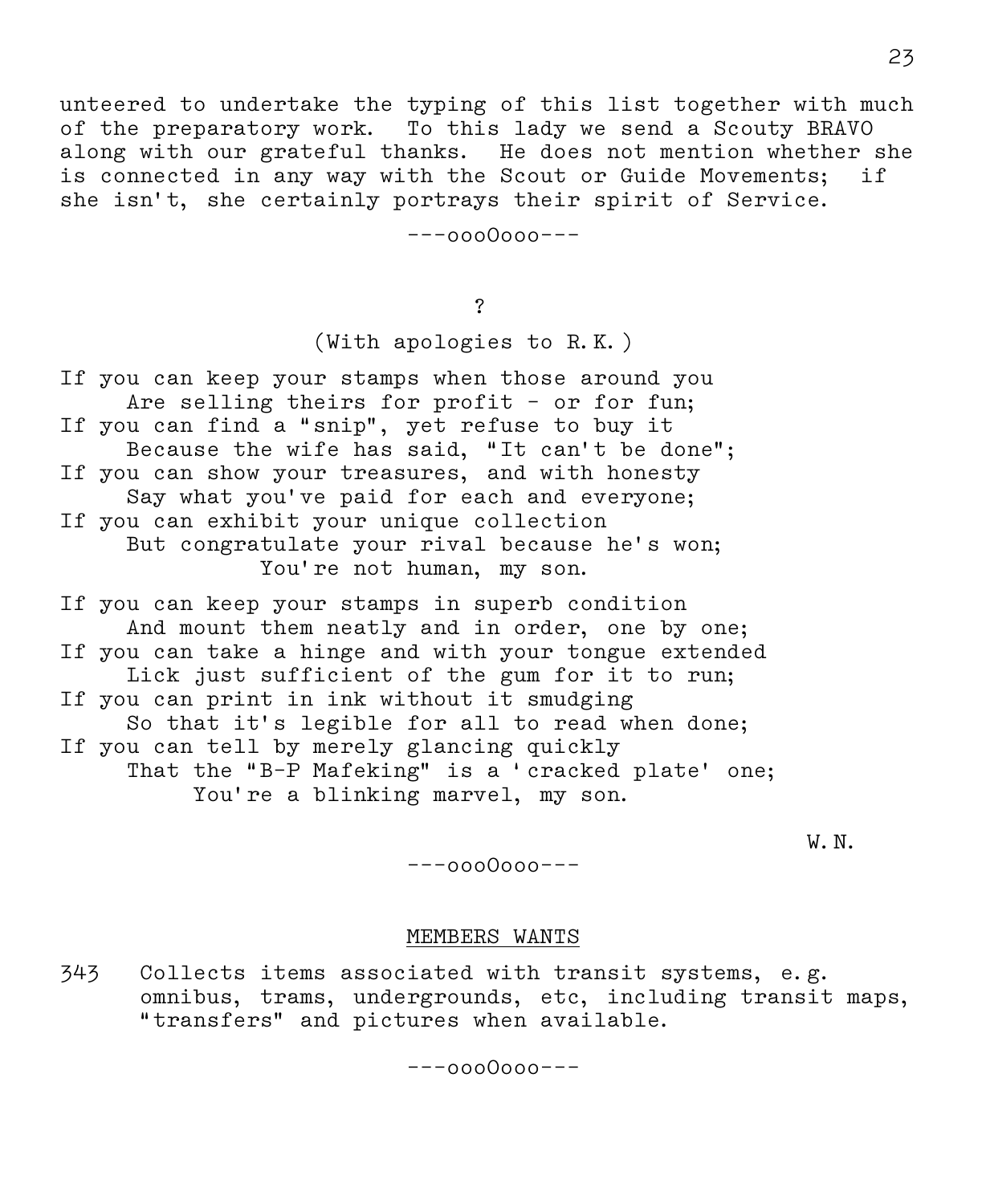

ACORNS GROW INTO SOMETHING BIGGER

By Howard L.Fears

If your membership number is less than 100 you may have read before of the early days of S.S.C.C. But it is quite a cry from the meeting early in 1957 in the office of General Dan Spry at the Ebury Street headquarters of the Scouts' International Bureau, when a handful of enthusiasts thought of the need for a Club based in England for collectors of Scout stamps and cancels. It really was a handful, but you will be pleased to know that every one of that original band is still an active, enthusiastic supporter. Of course, the band has grown and the Club has spread throughout the world, but it says much for the plans made that evening that not one of the basic decisions has been changed in the course of five years.

 How has the Club grown? Almost by fits and starts. The first member was registered on February 20th 1957 and as interest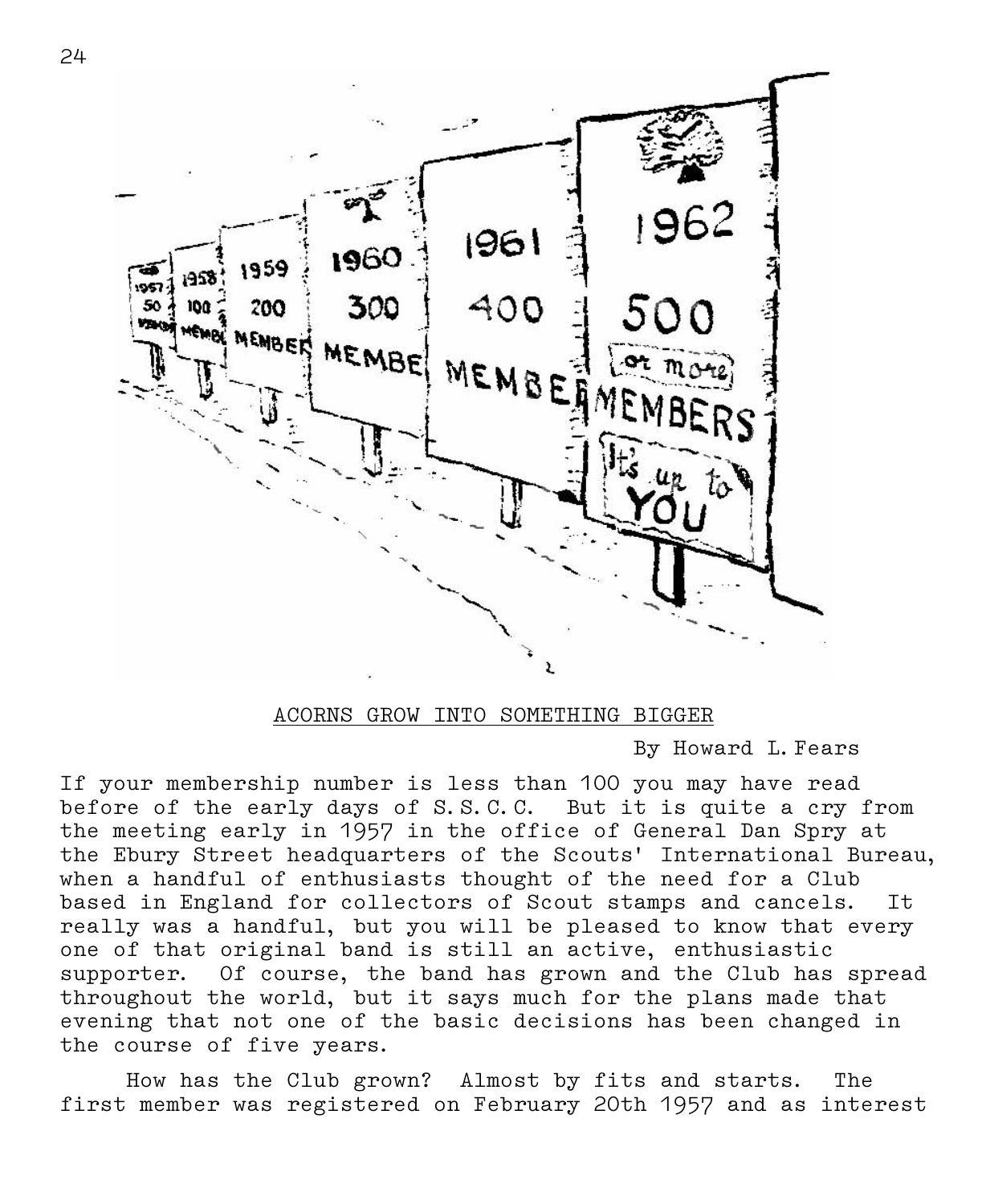grow as the result of the Sutton Coldfield Jamboree, enquiries came in. Within 6 months we had passed our 50, and in January 1958, 100 was reached. At that stage, the number of Club officials was small – President, Secretary, Editor, and every– thing could be handled by one person, not by being "passed down the line". Before 1958 was finished, our second hundred members had been enrolled – on December 29th to be precise.

 Hereafter, for a while, growth slowed down in terms of new members, but not in respect of organisation. Expansion of Club facilities, aided by many more helpers, meant that for his subscription each member was getting even better services than at the beginning, and this expansion of facilities has continued ever since. But as 1960 closed, we "clocked up" our 300th member, and the pace was getting hot again. From then on the stream of new enrolments became a torrent, and as news of the Club's existence has grown, so enquiries have been continuous. October 1961 marked the 400th enrolment, and perhaps 1962 will see 500 – I think I shall be surprised if it doesn't.

 What of future membership? Club organisation is now sufficient to handle the present growth, due to the very large band of voluntary helpers. When limiting membership was mentioned some time ago, there was quite an outcry – "the Scout Movement opens its doors to all, and if we aim to serve the Movement, then we must do likewise", as one member wrote. But speaking personally, I must say that one of the greatest joys I have experienced through S.S.C.C. is the tremendous volume of real friends I have gained. I am proud to have been able to serve, and my own toast on the Club's fifth birthday is a personal as well as a Committee one – "To Club Members everywhere, bless 'em."

–––ooo0ooo–––

#### SALES BUREAU

By Charles Seaton

Dear Members,

 Thank you for your orders and enquiries of "Sales Bureau" items and it is regretted that some delay has been caused through an attack of influenza.

 Advertised items are not usually in large supply and my advice to prospective buyers is to order as soon as possible, for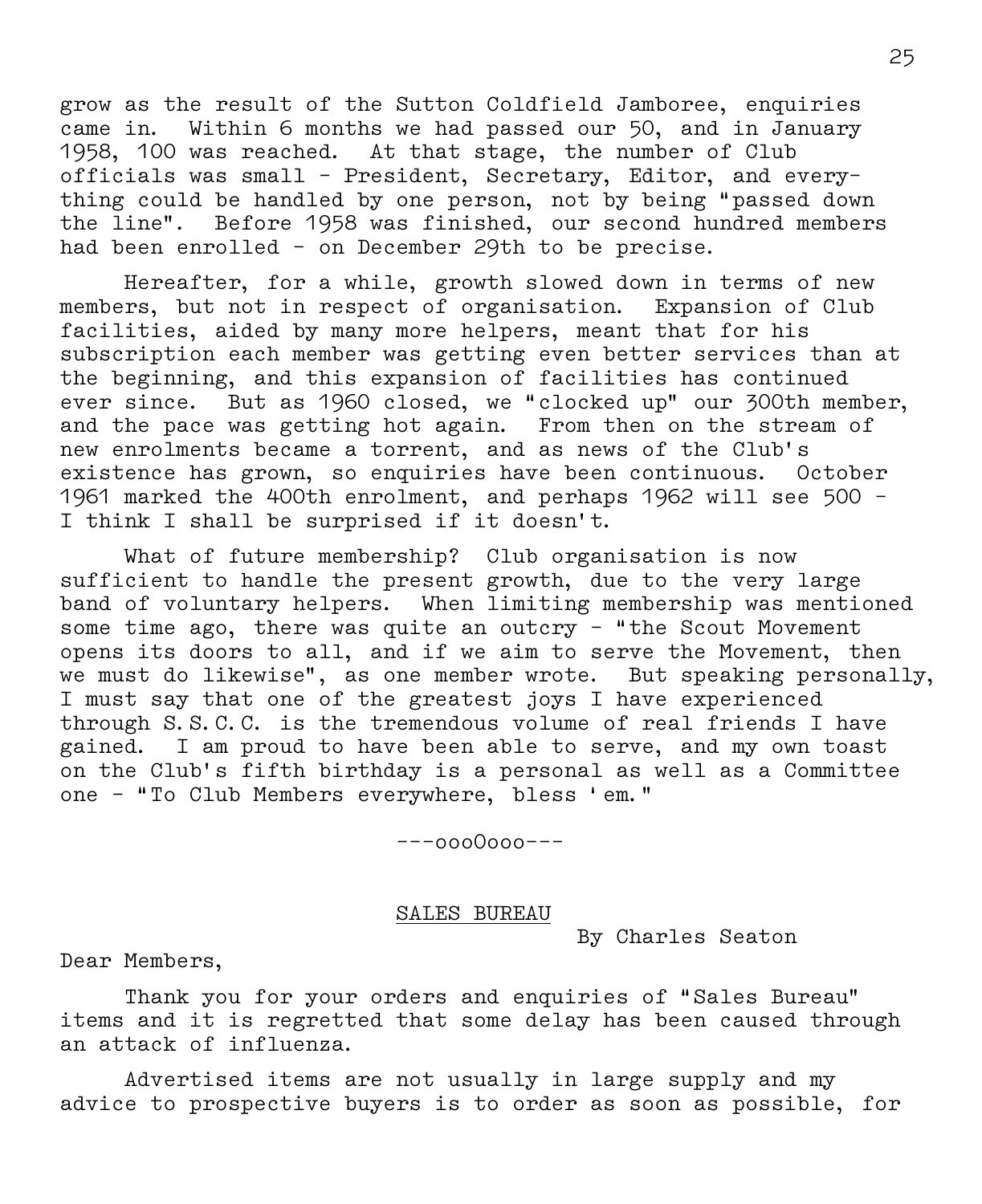market prices are rising quickly these days. Study some of our prices and those from outside sources. The "Thorsen" catalogue of Scout stamps and seals may seem rather expensive at 14/– but the information it contains is well worth the money; furthermore, I am prepared to send it on approval if the prospective buyer is prepared to pay postage costs.

 This is all for this month – except a list of items I have in stock – I get a lot of enjoyment from doing this job especially as I like writing to people and, of course, receiving their letters. You will find my address in the inside cover.

#### Stock Items

Back dated copies of the Journals:– Vol.1, Nos. 1,2 and 3. Vol.2, Nos. 2 and 5. Vol.3, Nos. 1,2,3,4, and 5. Vol.4, Nos.2, 3,4, and 5. Vol.5, Nos. 2,3,4 and 5.

All numbers at  $1/-$  a copy which includes postage.

#### First Day Covers

| Second Caribbean Jamboree, 4.4.61                  | 3s. 4d. |      |
|----------------------------------------------------|---------|------|
|                                                    | 1s.6d.  |      |
| Gilwell Reunion (singles)                          |         | 10d. |
|                                                    |         | 9d.  |
| 2nd Whitton Scout Group, Silver Jubilee (sold only |         |      |
| through the Sales Bureau)                          | 1s. Od. |      |
| Philippines 1960 Girl Scout                        | 1s. 6d. |      |
| 1961 Scout Week                                    | 1s. 9d. |      |
| Sundry items                                       |         |      |
| Index to Vols. 1 & 2 of Journal                    |         | 3d.  |
| Illustrations of cancellations (Oct. 1958)         |         | 3d.  |
| " " $(Nov. 1959)$                                  |         | 3d.  |
| Thorsen Catalogue of Scout stamps and seals  14s.  |         | Od.  |
| Sheet of Australian Jamboree seals                 |         | 9d.  |

–––oooOooo–––

26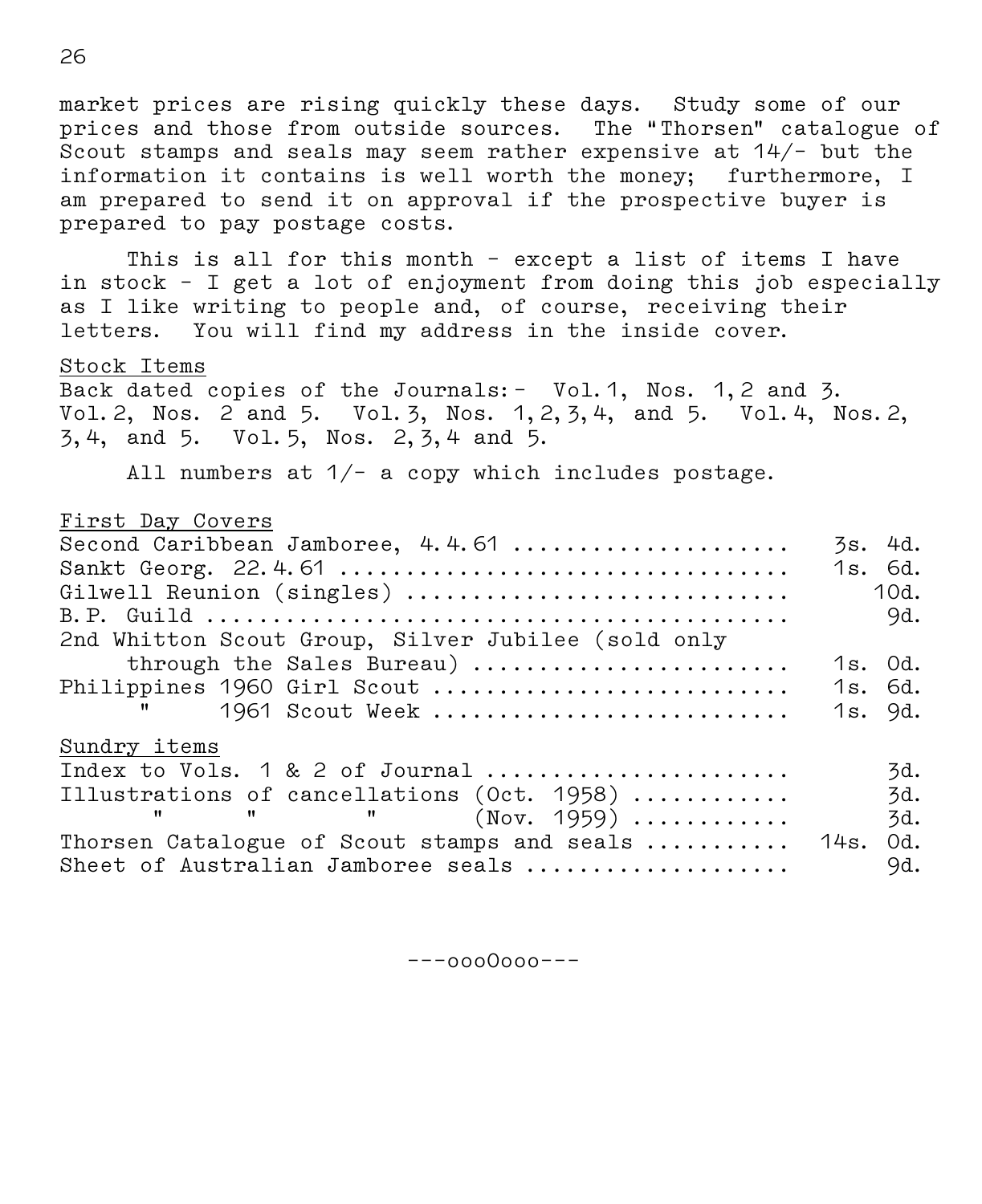

Member Stanley Hunter (51) has sent me some details of an interest– ing private "mark" which was applied to postcards flown over Plymouth during "Scout Week" in 1938, and issued by the Air Patrol of the 30th Plymouth. This patrol was one of the air "pioneers", since Air Scouts did not become a special section until 1941. He came across these details in a copy of "The Scout". The "mark", which I doubt can be termed a postmark in the true sense of the word reads "30th Plymouth Air Patrol/FLOWN OVER PLYMOUTH/BY/SCOUT WEEK/JUNE 19th–28th/PLANE" in six lines on the right with a Scout badge on the loft, contained in a rectangle 62mm by 30mm. Can any member throw further light on this and does anyone possess one of these cards?

 He also refers to the information included on page 90 of the July Journal, received from our member Francisco Valedez Jr. concerning the use of a special cancellation for the 1st. Central American Camporee at Managua (?) (In the July number the venue is quoted as Chiltope!) Francisco doubted the use of a special cancellation but Stanley has been doing some digging and has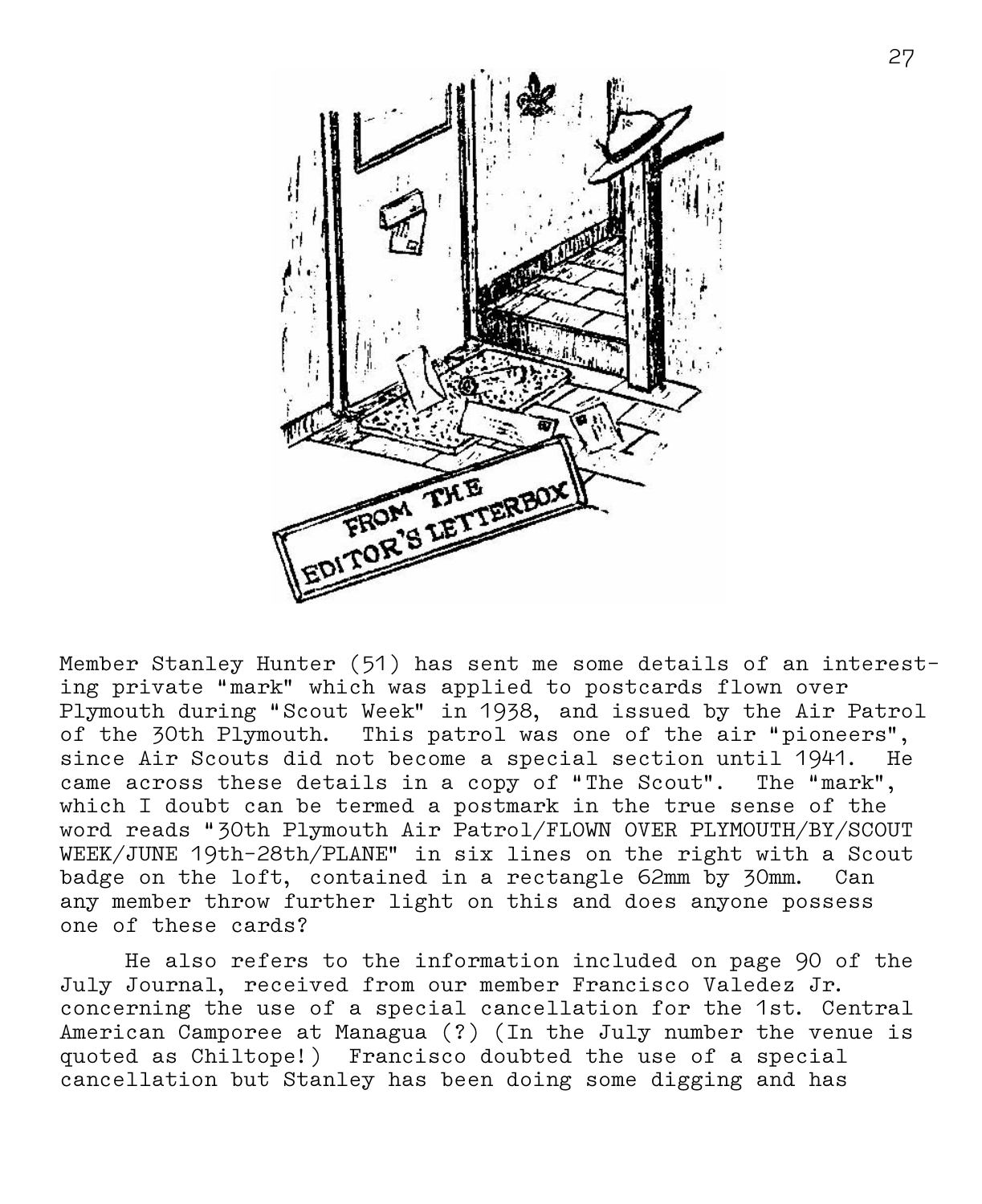unearthed the following:–

 Firstly, according to the S.O.S.S.I. Journal, there was a cancellation used in Nicaragua on November 29th – or thereabouts: from the "Scout Philatelic Gazette", he goes on to quote – "While the (1948) sheet used on piece or cover is quite rare, so is the special cancel which reads 'For the 1st Central–American Scout Jamboree at Managua, 1952'. It will be interesting to note what price this lot brings. It is the first such cancel which we have over seen ....."

 There still appears something peculiar about this 'quote' and further information is essential before we can be certain the cancellation mentioned is not a privately sponsored one.

(Incidentally, Stanley was asked to provide a Scout stamp display at the recent Queen Scout reception hold in Glasgow and was commended by the Chief Scout in person. Good show. Editor)

–––––––

Our correspondent, Leong Ghee Kong (222) of Singapore, writes that he has been in touch with the Director of Posts (Finance) who has corrected the information Keng supplied me and which I published in the September Journal about the cancellation used at CAMP SEMAN– GAT. Here I quote the Director of Posts:–

 "Regarding the postal services provided at CAMP SEMANGAT, CHERAS, the following facilities were provided between the hours of 9 a.m. and 1 p.m. during the period 7th – 11th August 1961, by a Mobile Post Office, (a) sale of stamps (b) acceptance of items and parcels for registered post, (c) sale and encashment of postal orders etc., including issue of money orders and delivery of correspondence, registered articles and parcels."

 Some covers apparently received the special cancellation CHAMPOREE, and others did not.

Thanks, Keng, for sending this official information.

––––––––

Howard Fears has passed no a copy of the official information issued by the Crown Agents Stamp Bureau, concerning the Ceylon Golden Jubilee, 35 cent stamp which was due for sale on February 26th. I have extracted the more important details for your records. The stamp has been produced by Helio Courvoisier S.A. of Switzerland from a design by W.A. Ariyasena and features the Ceylon Scout badge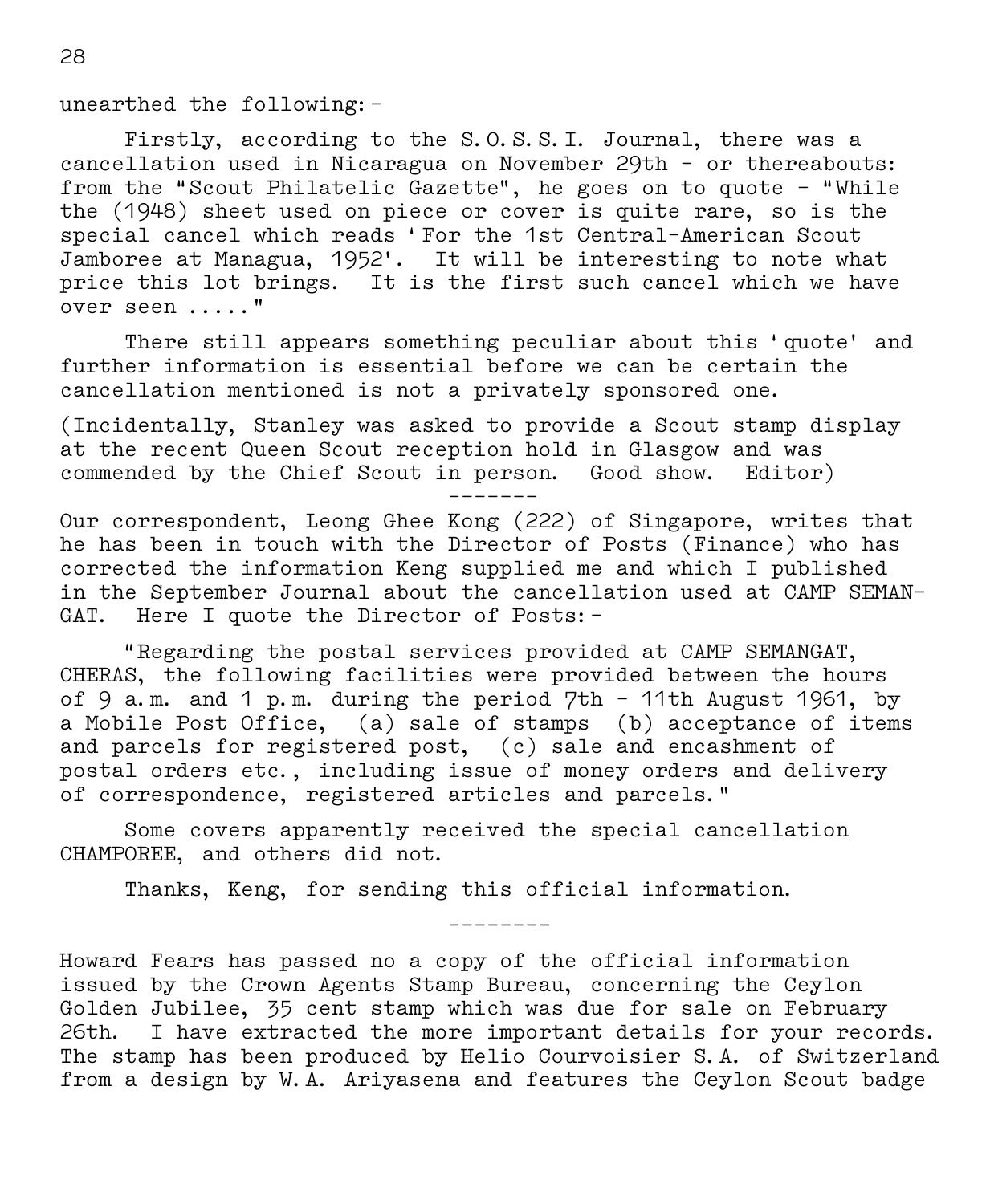in buff on a blue background. Printed by the photogravure process on unwatermarked paper, the size is 36mm x 26mm, perfora– tion to perforation.

 Some relevant notes on Scouting in Ceylon also accompanied the bulletin as well as a photograph of the stamp.

 Scouting was first introduced into Ceylon in 1912 by Mr F. Stevens, a British Engineer, attached to the Public Works Dept, who later was appointed the first Colonial Commissioner. The Movement quickly spread and the first big rally was held in Havelock Park, Colombo in 1916. The following year an "All Ceylon" rally was held and the first Sea Scout Troop was formed at Trincomalee. Baden Powell paid his first official visit to Ceylon in 1921, accompanied by his wife and in 1924, the first Scout Wood Badge Course was held. Ceylon Scouts represented their country at Wembley in 1924 and at the World Jamboree at Copenhagen and at all subsequent World Jamborees and many other overseas gatherings.

 The Ceylon Boy Scout Association was granted International status as a self governing association in 1953, and in 1961 the census figures for all ranks was 19,865.

 I am sure many of you will find the information collated by the Crown Agents Stamp Bureau interesting and useful. Many thanks, Howard.

–––––––

Two members have written to the Secretary General separately but with roughly the same ideas. Both suggested that each issue of the Journal should include an up–to–date listing of a country – I presume stamps and not cancellations are intended – even when earlier numbers of the Journal have recorded some details, e.g. January issue – Denmark, March issue – Norway, and so on. An additional suggestion from one correspondent was that the list– ings could occupy the centre pages of the Journal so that members could, if they so desire, detach such pages and gradually build up a reference catalogue. He further suggested that extra copies of each insert should be printed as some members may like to purchase an extra copy.

 Whilst the Committee members are always willing to try to adopt members suggestions and ideas, I feel that there are two disadvantages in these referred to above:– One, that few listings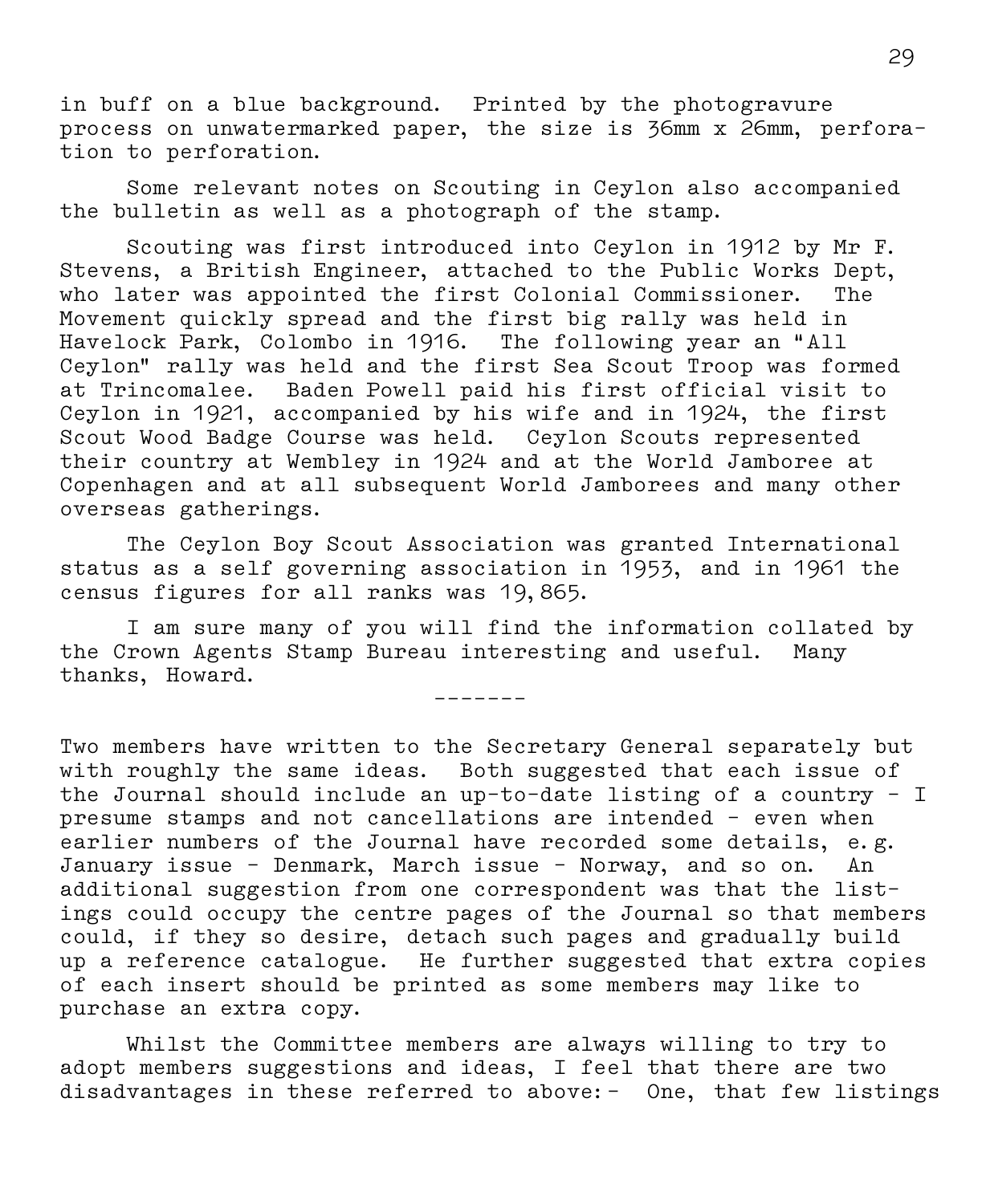of the stamps of one country would completely occupy a double page i.e. a four sided insert and in many cases quite a lot of space would be wasted; two, at the present rate of new Scout stamp issues, quite a number of listings would be out–of–date before twelve months had elapsed.

 Personally, although I think there is some merit in the ideas put forward, I rather doubt whether any member would be prepared to act as collator of these listings.

 I appreciate that the Priced Catalogue which is issued bi– annually does not include all the information many members may wish for, and perhaps it may be possible for some compromise to be made when this is next prepared. It depends, I think, on what the majority of members want – a very brief description of the issues with the catalogue numbers and realistic pricings or more emphasis on details of the stamps themselves, i.e. face value, colour, printers, numbers printed, perforations etc.

What do YOU think?

–––ooo0ooo–––

#### GILWELL PARK WOOD BADGE REUNION 1962

By the Secretary–General

The arrangements in 1961, whilst showing what could be done, have made us more ambitious for 1962. Instead of a short meeting at a fixed time, it has been suggested that a permanent stand from, say, Saturday mid–day to Sunday p.m., would enable many casual enquirers to learn about the Club. We could have material on display and a Club Member on duty all the time (or nearly), with relevant details. Perhaps a few items might even be available for sale on the Club's behalf. (All of this, of course, subject to approval from Gilwell). Then we could finish, as last year, with a small meeting at a specific time.

 Committee members have promised to do what is necessary, but obviously the more helpers there are, the less onerous will be the obligation on any one person. So, in short, can you spare any time over the first weekend in September? I know it's a long way off, but I also know that it only seems like yesterday that I was thinking about Christmas – and now it's nearly Spring. So

30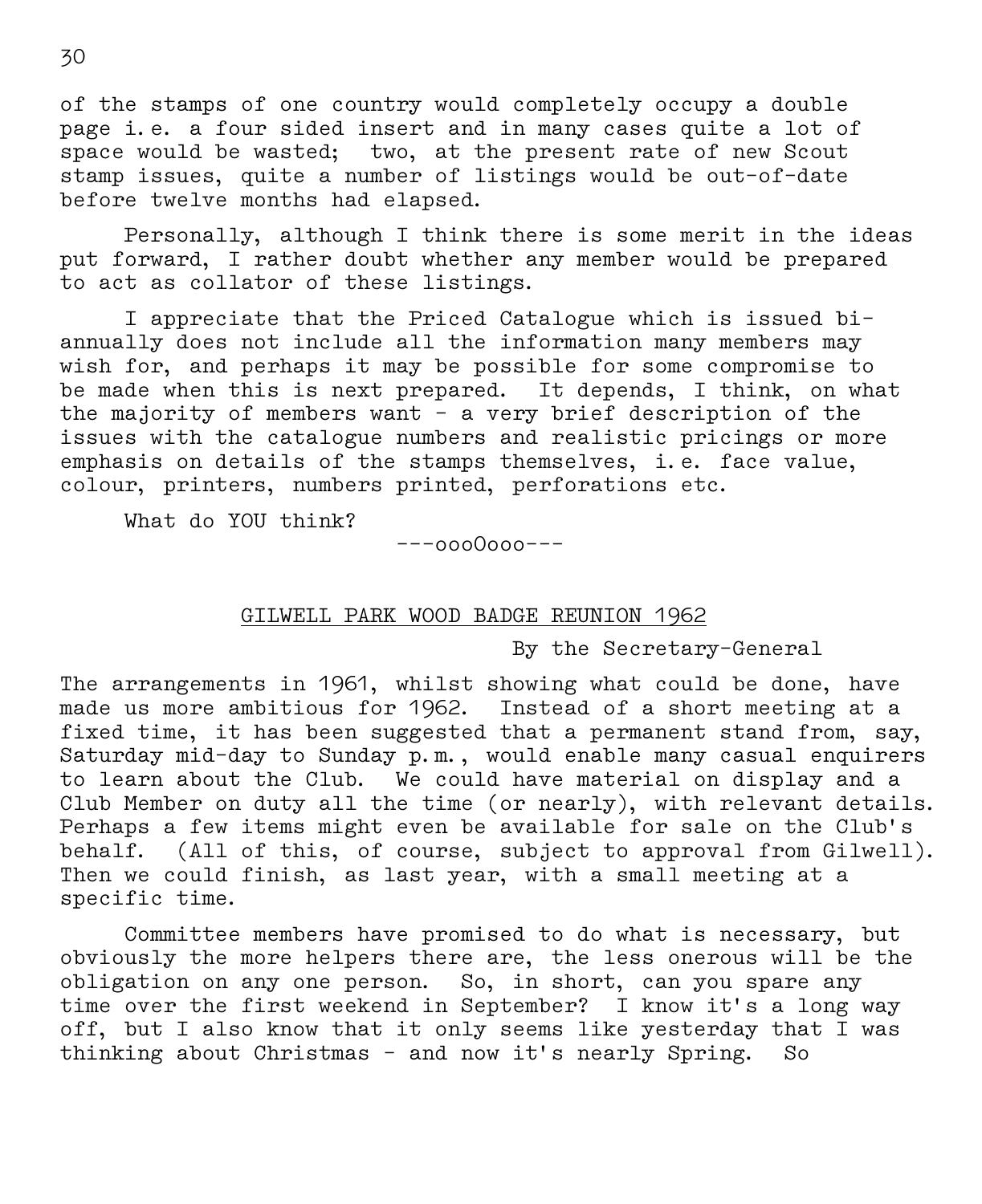suggestions and offers of help to me, please. If enough offers are received, it should mean that an hour per head would be adequate. (Now then you Wood Badgers, see what you can do! Editor.)

–––ooo0ooo–––



From Portugal I have received notice that the Philatelic Section of the Portuguese "B–P Guild" of former Scouts and Guides are holding their second Philatelic Exhibition of "Scouts on Stamps" at Lisbon in April. On behalf of the Club I have sent a message of fraternal greetings.

 This leads me to another topic, suggested to me at B–P House by Tom Holton. From time to time requests are received for material for display purposes (only last week a Canadian Scouter in Europe wrote to me and enquired whether I had anything available for display). Might it be a good idea to form a Club Collection – it need not be retrospective, and could be based on Permanent List Distributions, plus any gifts, etc. Nothing yet has been decided, but if members have views, please write and tell me.

 I must mention the very noble work in spreading news of the Club being carried out in Africa by member Malcolm DONALDSON. The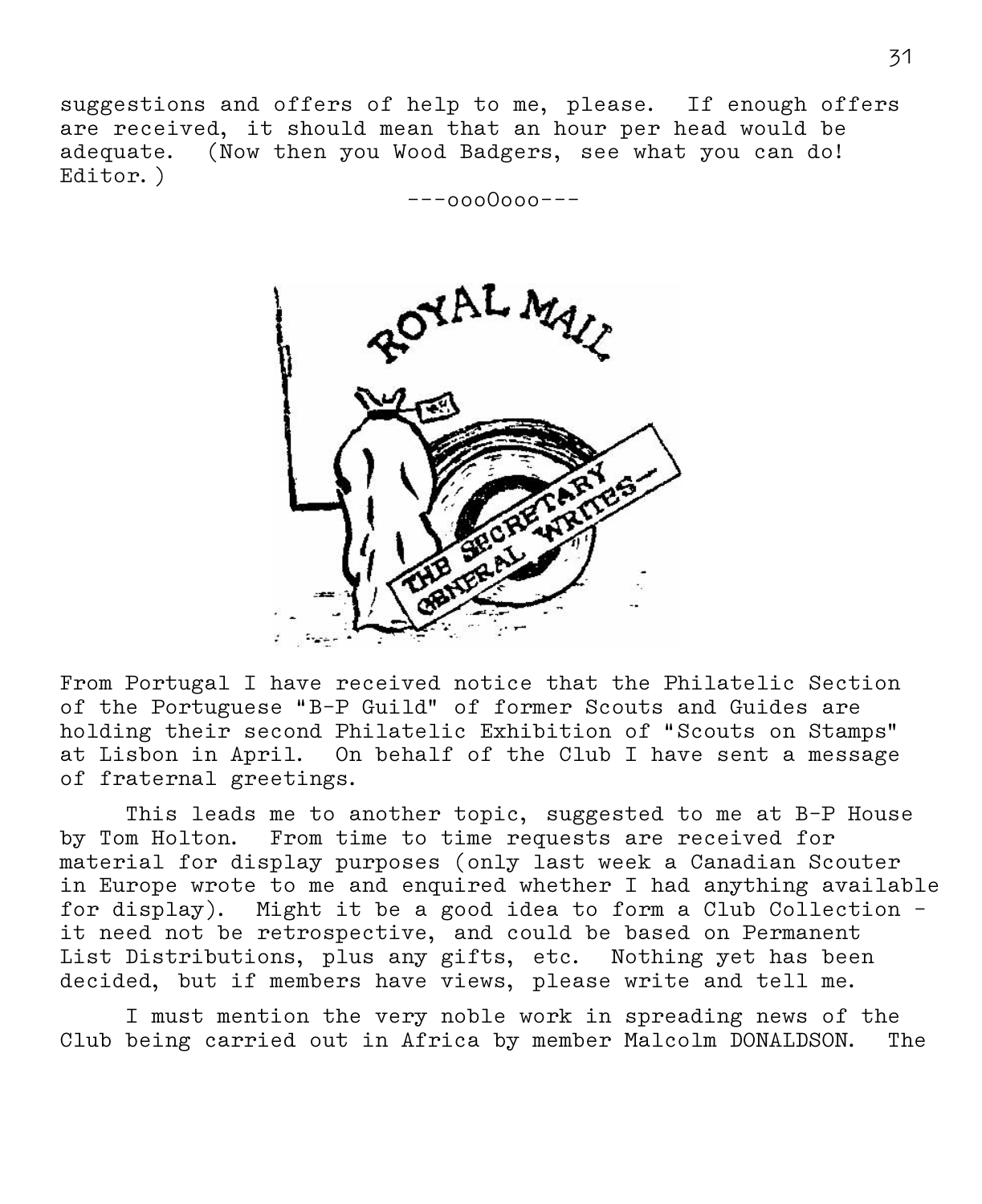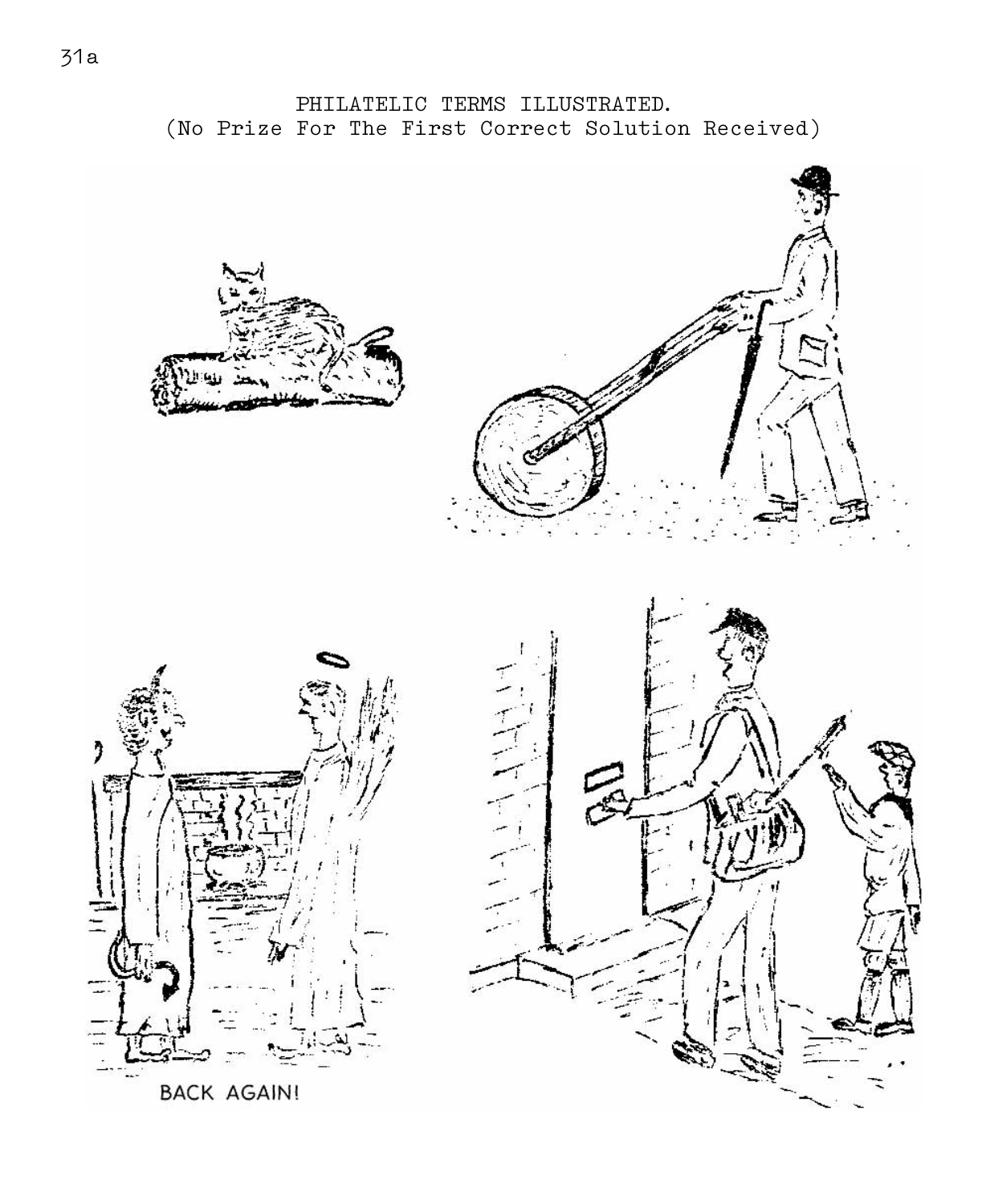

IT MERELY REQUIRES A SLIGHT DETERIORATION IN THE INTERNATIONAL SITUATION, FORTESCUE MINICR, AND YOU MAY FIND YOURSELF ALERTED FOR **GUARD DUTY AT BUCKINGHAM PALACE.** 

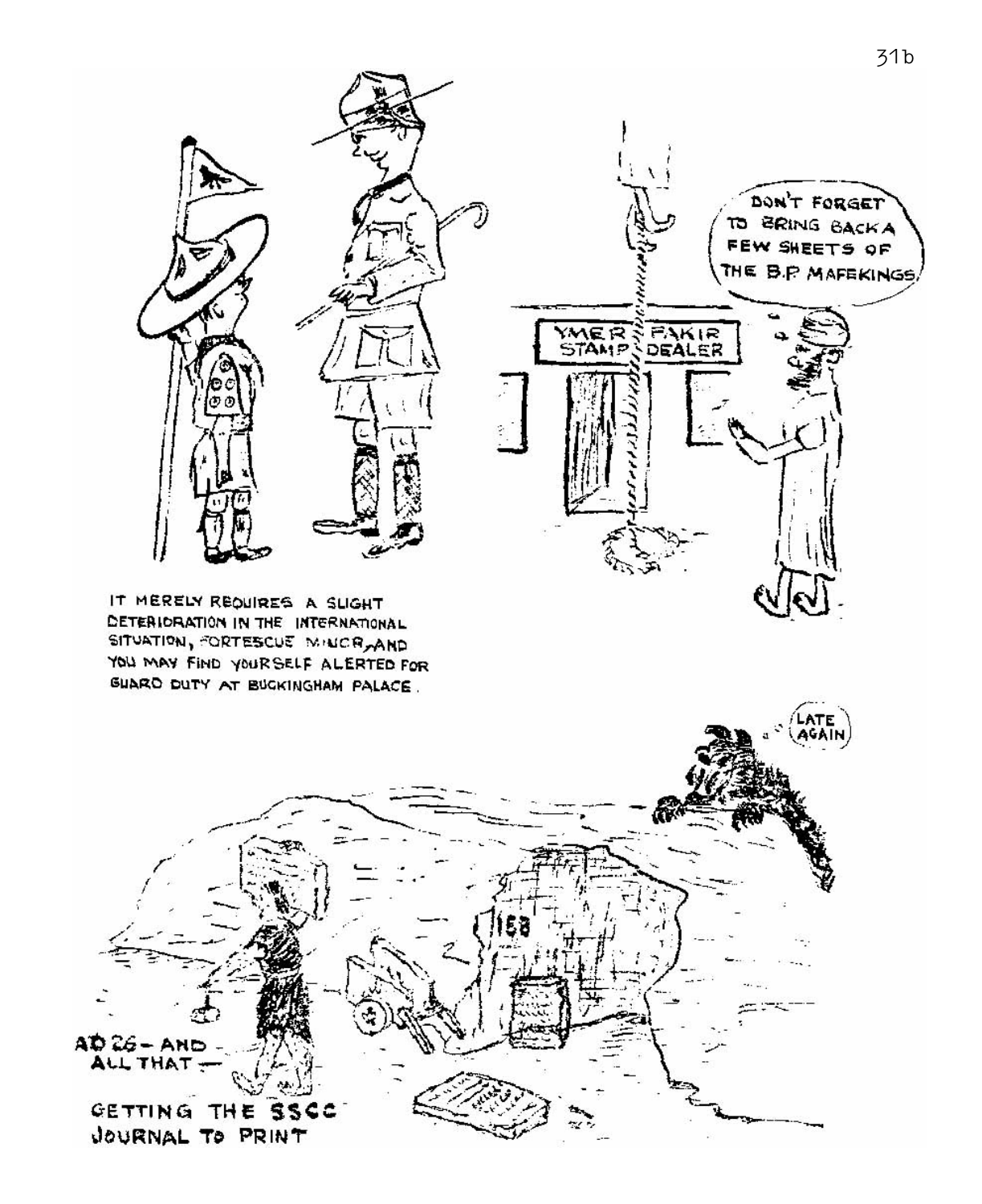list of countries for which he is providing details of the Club is most impressive. Thanks Malcolm.

 One volunteer – grateful thanks to new assistant D.C.D. POTTER, who has agreed to help as Hon. Auditor. This is not one of the glamorous jobs, frequently in the limelight, but very essential, nevertheless.

(Anent our Secretary's remarks concerning the formation of a Club Collection, there is the question of who would take over the job of mounting and writing up the collection and keeping it up to date. Maybe our Secretary has someone in mind!! Editor)

–––ooo0ooo–––

### THE DE LUXE SHEETS OF THE FRENCH 1947 JAMBOREE STAMPS Contributed by Claud Marchal, Member 140

(Claud mentions that the following article has been made possible, thanks to the co–operation he received from Mr Burka, the world famous specialist of French de luxe sheets and proofs. Editor)

 The first die was made for a 3f.50 stamp that was never issued, as the postal rate was changed in the meantime. The die was never hardened and there should not be more than 50 artist's proofs, all in brown, signed by the artist Piel, in existence. I have one such proof that is on a sheet of white paper 145 by 145mm, the inner frame being 70 by 80 mm. I have also a reception proof of this die in black on a sheet of brownish paper 113 by 142mm. the inner frame being 69 by 78 mm. The design is almost identical to that of the issued 5f. stamp except that the 'O' of 'JAMBOREE' is leaning to the right. Both stamps were meant for rotary printing.

 The official Post Office printing was done by the 'ATELIER DU TIMBRE' which is a Government workshop, all stamps printed there being like those we all know, i.e., the '9' of '1947' is narrow. The colour proofs are very scarce as there are only 18 available, one for each colour; actually, 3 of each colour were made, but one was stuck down hard in a scrapbook belonging to the workshop, another is in the Post Office Records and has a drymark, whilst the third was given to Postal or Government Authorities who were able to sell them. I have one of these proofs which is on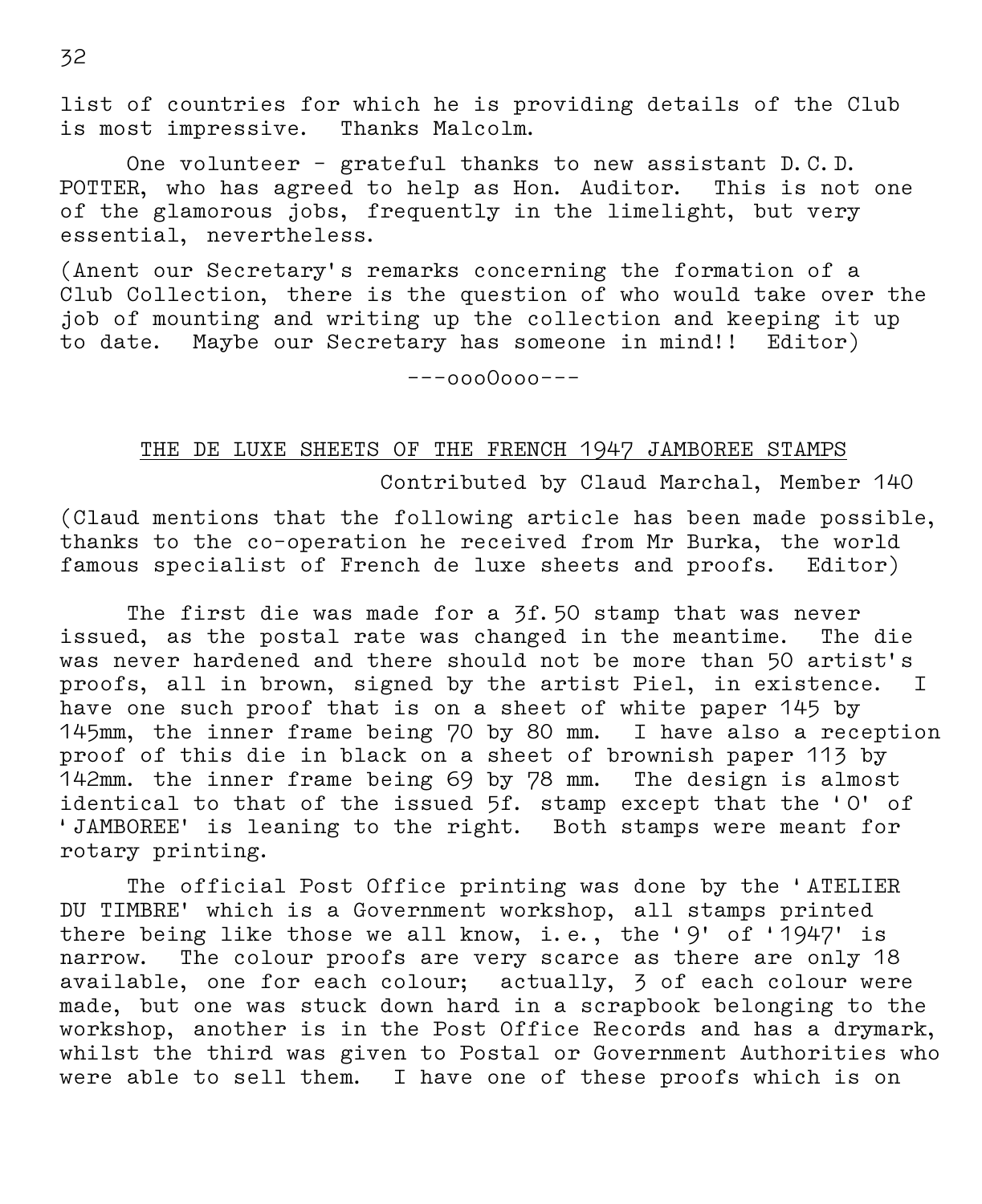white paper, the sheet being 140 by 110 mm: the inner frame is 32 by 49mm. These sheets have the special three perforations at the bottom, i.e. two lozenges, and in the middle, a hind of semi– circle. There is also an official de luxe sheet that was printed in the colour of the stamp, with the words ATELIER DE FABRICATION DES TIMBRES–POSTE PARIS, printed in the lower right corner of the sheet which is a white paper measuring 155 by 127 mm: the inner frame is also 32 by 49 mm.

 Where does this wide '9' type fit in? It was once thought that an official post card, like the 1938 one, would be issued, using the same stamp, but for some reason –– probably the change of postal rate and the lack of time –– the idea was dropped and no post cards were printed. 1947 was only two years after the end of World War II and the official workshop could not work both problems together, so a private company which does not exist any more –– the L'INSTITUT DE GRAVURE –– was put in charge of working out a die for flat printing. This is the main reason for the slight differences from the rotary printed stamps that were issued.

 This private company did two kinds of proofs, some on official white paper; there should not be more than 18 colours of which 3 of each were given to the Post Office and used the same way as for the other official proofs of the stamp itself. But who knows whether the company got hold of more than 18 times three of these sheets? Anyway, these proofs are on white paper size 138 by 105 mm. the inner frame being 34 by 49 mm. They also have three official perforations. I have five different colours, but I must say that like all colour proofs, it is absurd to have all 18 as some shades vary so little.

 There also exists those on brown or cream paper which measures 136 by 111mm, the inner frame being 34 by 48 mm. without the three perforations. Who knows how many of these exist –– perhaps the dealer who bought the stocks may!

 What are reasonable prices for this material? I have really no idea; but I can tell you I paid \$44 for the 'real' colour proof and \$12 in 1952 for the 'post card' – large '9' ones. (Thanks a lot, Claud, for shedding a lot of light on this little known issue. Editor)

–––ooo0ooo–––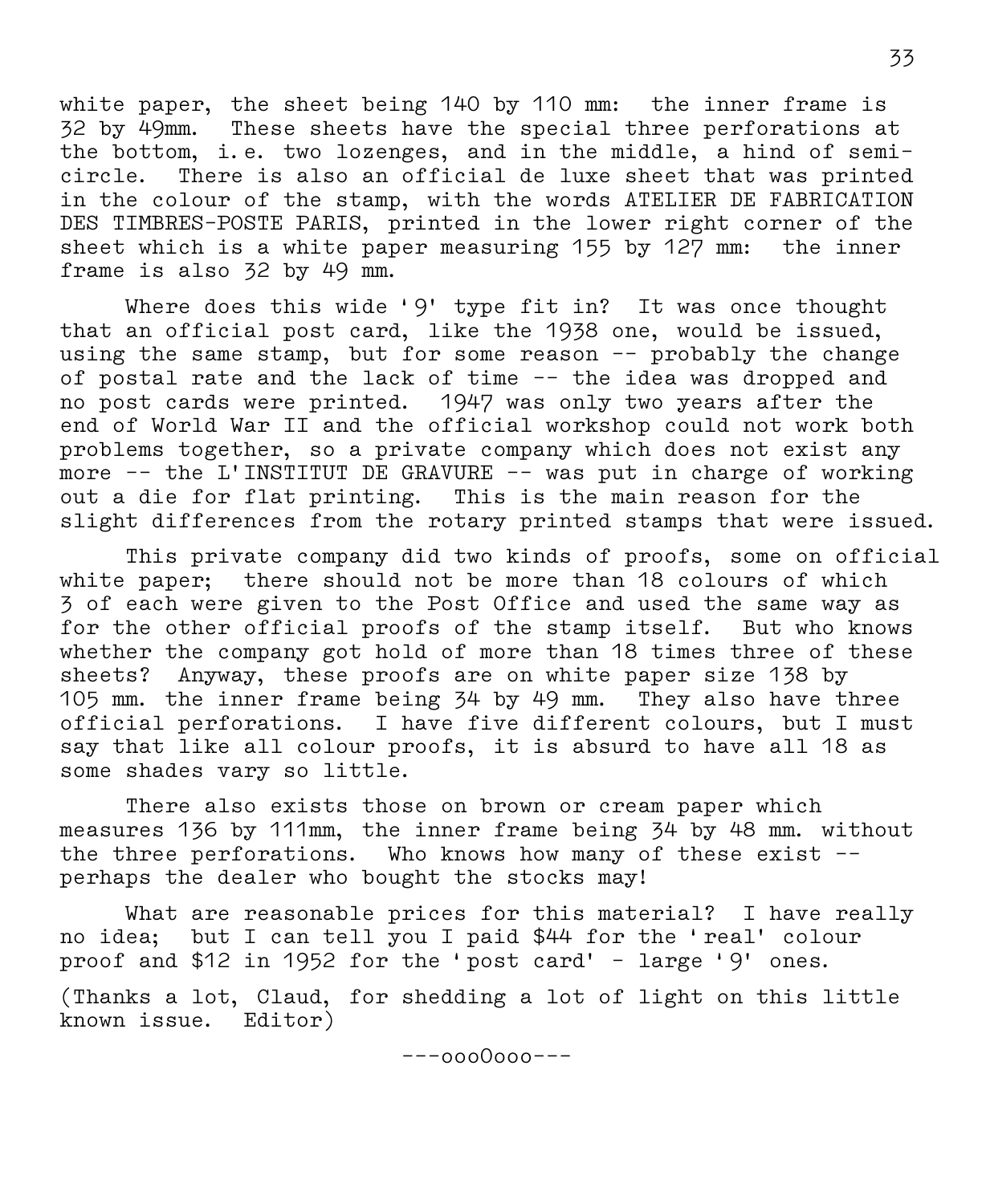#### SCOUT ANNIVERSARY FROM BELGIUM

#### By Howard L.Fears

In May 1962 will be celebrated the 50th Anniversary of the V.V.K.S. Flemish Association of Catholic Scouts. For the following details I am deeply grateful to our Belgian member, Miss SUY, and her father:–

 Arrangements are in the hands of 35 sub–committees. On May 19th competitions will be hold between 11 Scout Judo Clubs for a championship in the exchange and commercial building in Antwerp. (All the celebrations are centered on, Antwerp). The same after– noon the international exhibition of Scout stamps, cancellations seals, etc, will be opened. A permanent post office will be at the exhibition and a special cancellation applied to all mail posted there. The cancel will read – "50 JAAR KATHOLIEKE SCOUTING IN VLAANDEREN", i.e. 50 years of Catholic Scouting in Flanders. A new issue of Scout stamps can be ruled out completely, but there is a possibility that the 1957 pair will be re–issued, appropriately overprinted.

 Special seals or labels are already in use. At the exhibition a metal pin badge will be on sale to commemorate the occasion. Also on May 19th the organising committee will be received at the Town Hall and will be decorated and awarded with a medal in honour of 50 years service for Flemish youth.

 Sunday May 20th will be the BIG Day. 30,000 Flemish Scouts, in not less than 550 buses are due to converge on Antwerp, and a procession will take place lasting at least  $\bar{3}$  hours. 60,000 parents and relatives are expected, plus foreign Scout delegations etc. On Sunday afternoon there will be Scouting Displays at the Antwerp Sports Stadium.

 A special song has been written for the occasion, and there will be coverage by T.V., radio and the press. Not less than 7 police and army wireless stations will be organised to arrange communications and messages throughout Belgium. The local Antwerp police force will be assisted by Rovers to ensure that the schedule is kept exactly.

 From our particular point of interest, apart from the special cancel, I am advised that 2 maximum cards and a cover will be on sale at the Exhibition. Now please note the following very care– fully – At the very kind invitation of Mr Suy, I shall be present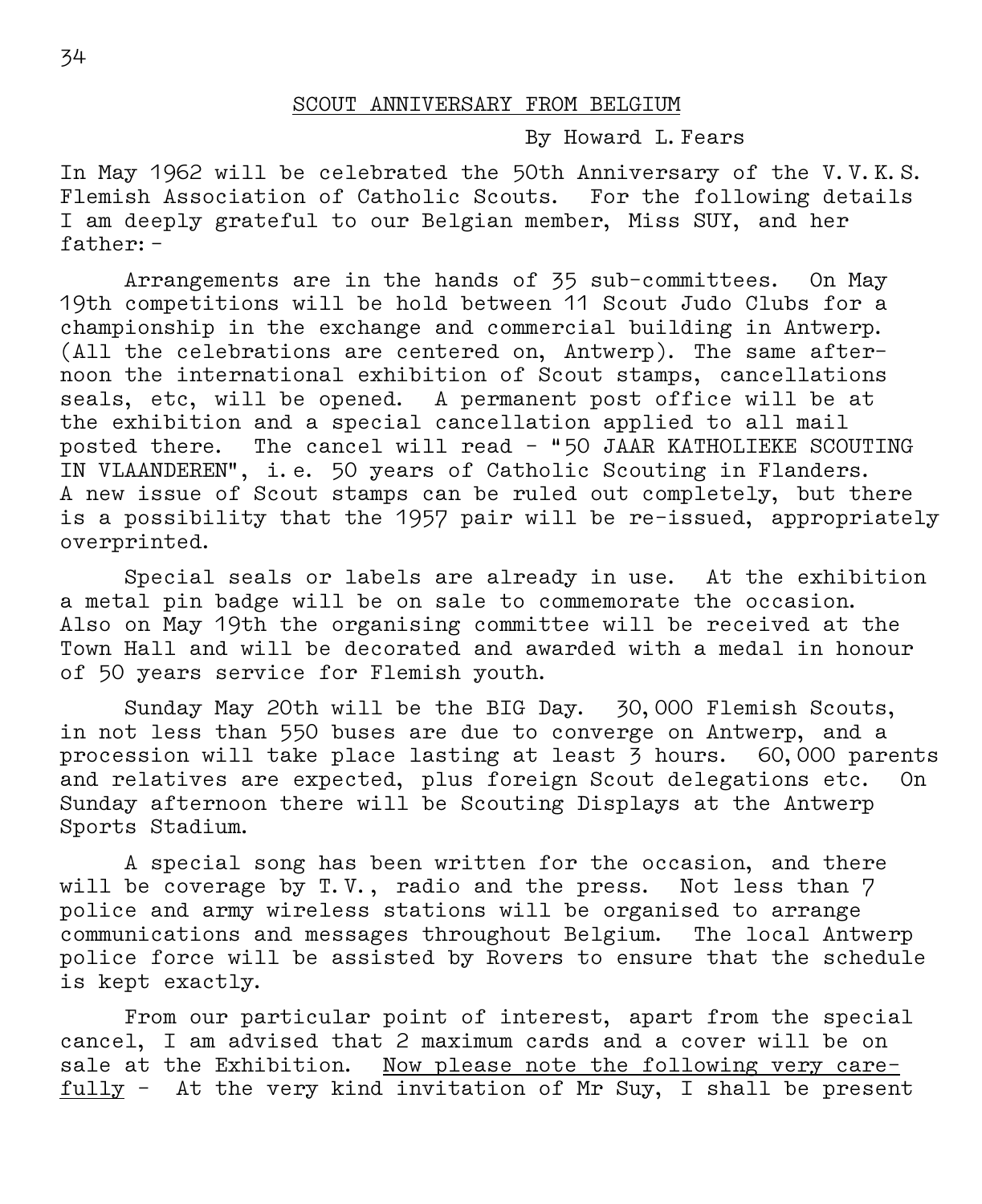in person at the Exhibition, etc. and I hope to take a few items for display. This means to say that I hope to be in a position to deal with philatelic requirements personally. For instance, if time permits I will send the set of 2 cards and a cover direct to each member of the Permanent List, each one individually addressed, genuinely posted at the Exhibition. If I am really pressed for time I shall have to use a rubber stamp and send them to myself, but I shall try and arrange direct despatch. If you want extra covers or cards, or if you are not a member of the Permanent List and would like me to send these to you, or if you wish me to try and secure any special souvenirs, etc. write and let no know. I can only promise that I will do my very best – and the list will be compiled on the basis of "first come, first served". So let no know at once if you require covers etc.

 I really am most grateful to our Belgian friends for the invitation, and regard this as one more proof, not only of the universality of Scouting, but also of our own common interest in stamps.

(The Secretary–General's offer is certainly a very "Scouty" one for it entails doing a great deal of hard work. Editor)

–––ooo0ooo–––

 COMPLETE LIST OF SWISS SCOUT CAMP CANCELLATIONS, PRE CAMP MACHINE SLOGANS, LABELS AND HANDSTAMPS FOR OTHER SPECIAL . EVENTS .

By Fredy Scherb, Member 293

(The following list of Swiss Scout Camp cancellations etc. has been sent by our Swiss member, Fredy Scherb, No.293. This is the type of article which I am always pleased to receive as it is so useful to so many members particularly as it gives a complete listing. He acknowledges the kind help given by Mr W. Grob, a member of our counterpart in America, The S.O.S.S., International. Thanks a lot, Fredy.)

A. CAMP CANCELLATIONS

- 1925 1st National Scout Camp, Bern. Black Roundstamp "1. Schweiz Pfadfinderlager Bern 1925"
- 1931 Internat. Rovermoot, Kandersteg Black Roundstamp "Internat. Roverlager 1931 Kandersteg"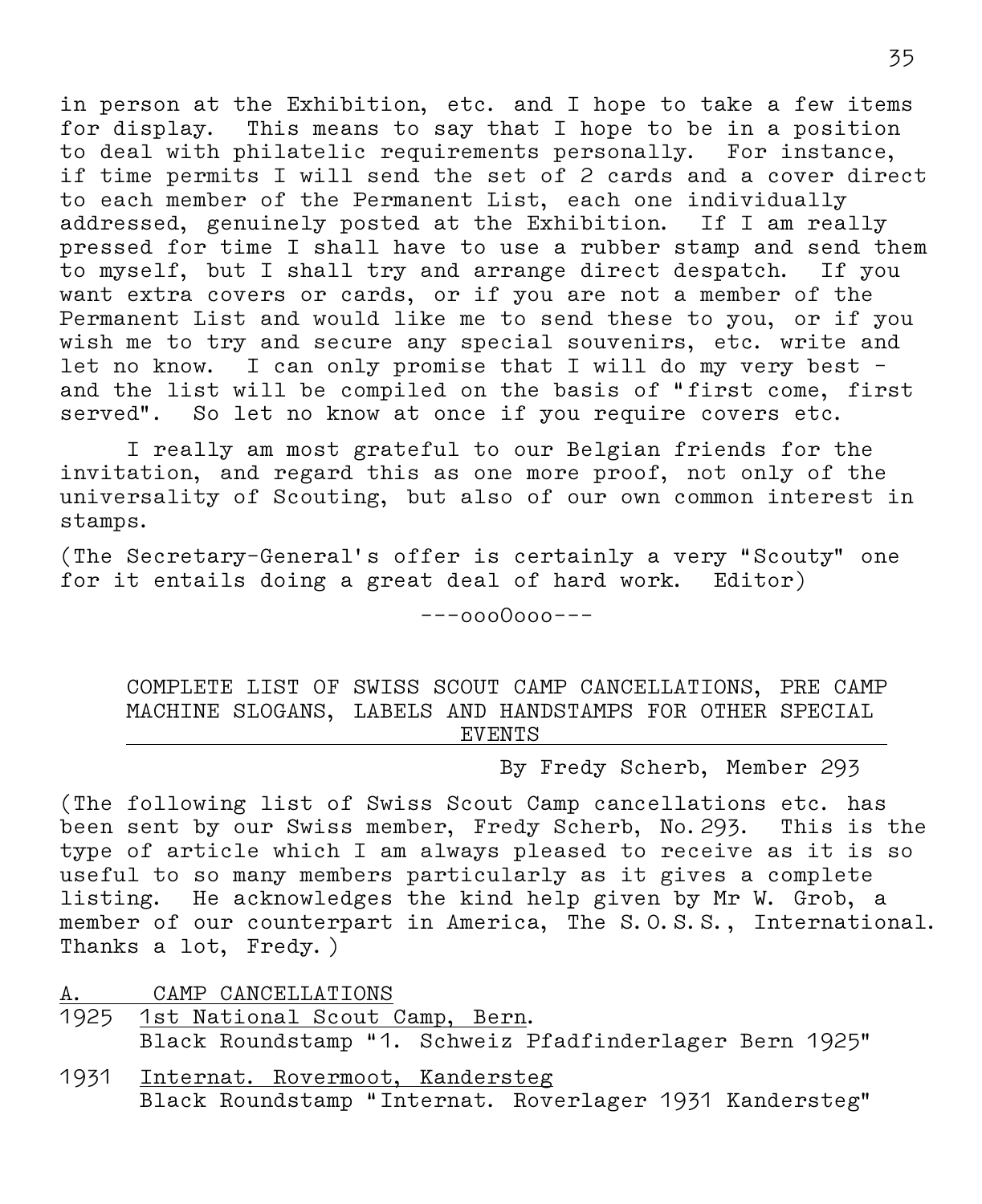- 1932 2nd National Scout Camp, Genève, Black Roundstamp "Camp Nat. Eclaireurs Suisses Genève"
- 1938 3rd National Scout Camp, Zürich Red Handstamp "Zürich, 3. Schweiz. Pfadfinder–Bundeslager 1938" + black Roundstamp "2 Schweiz. Automobilpostbureau"
- 1948 4th National Scout Camp, Lugano–Trevano Red Handstamp "Campo nazionale esplaratori svizzeri Lugano– Trevano 1948" + black Roundstamp "2 Ufficio Postale Auto– mobile"
- 1953 Rovermoot, Kandersteg Black Handstamp "Rovermoot Kandersteg 29.Juli–8,August 1953" " black Roundstamp "2 Schweiz. Automobilpostbureau"
- 1956 1st Swiss Scout Airmail, Col do Jaman Sion Green Handstamp "ler Vol Scout Suisse Col de Jaman – Sion 26 février 1956 par l'aviateur des glaciers Hermann Geiger" " black Roundstamp "Sion 26.11.56"
- 1956 5th National Scout Camp. Sainelégier Large black Roundstamp (lily inside) "Sainelégier 5e Camp National des Eclaireurs Suisses"
- 1957 Internat. Girl Scout Jubilee Camp Goms–Ulrichen Black Handstamp "Robert Baden–Powell 1857–1957 Lager/Camp/ Campeggio Goms–Ulrichen" + black Roundstamp "2 Schweiz. Automobilpostbureau"
- B. PRE CAMP MACHINE SLOGANS
- 1938 Black Machine Slogan "Schweiz. Pfadfinder–Bundeslager Zürich 25.VII–3.VIII" + black Roundstamp "Zürich 1, Brief– versand" do. 3 variations
- 1956 Black Machine Slogan "Bienvenue au 5e Camp national des éclaireurs suisses Sainelégier 24 juillet–2 août 1956" + black P.O. do. Le Locle, Bienne/Biel and Neuchâtel
- C. LABELS
- 1916 black–white print, large size round old Scout Seal (Armbrust over Swiss cross)
- 1922 red–black–white print, high size Swiss flag and sitting Scout, 1912–1922

36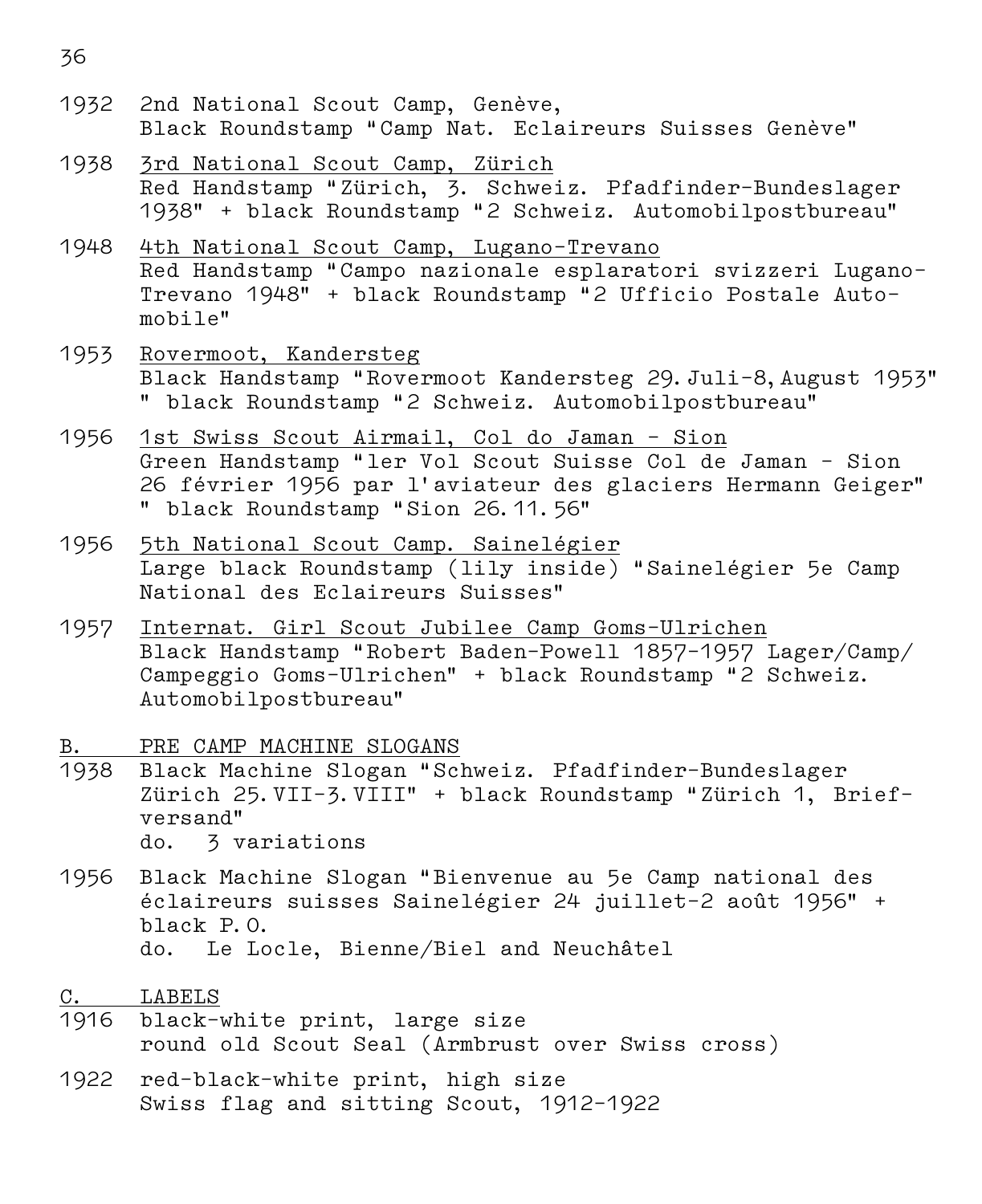1925 black–red–yellow print Scout in foreground and Bernese Cathedral with bridge in background. 3 variations: a. "Schweiz. Pfadfinderlager Bern 1925" b. "Camp Suisse d'Eclaireurs Berne 1925" c. "l. accampamento svizzero Berna 1925" 1937 light–brown print, large size Scout bust and lily for Jubilee 25 years Swiss Scout Assn. 1938 multicoloured print, high size Scout bust with flags in background, 3. Schweiz. Bundes– lager Zürich 1939 red–black print, high size Lily and Slogan for Scout journal "l'eclaireur" 1948 multicoloured print Scout looking out of Swiss map, Campo Nazionale Esploratori Svizzeri Lugano–Trevano 1948 1956 green–black–blue print a. Label "Pro Jura" (Jura pines) with black overprint "5e Camp national 1956 Franches–Montagnes" b. do. red overprint c. Label "Pro Jura" (Lake of Gruyère) with small black overprint "5e Camp national 1956 Franches–Montagnes" d. do. thick black overprint 1957 blue–black–white print 25 years Catholic Scout Association D. HANDSTAMPS FOR OTHER SPECIAL EVENTS Handstamp Kandersteg "Pfadfinder–Chalet Kandersteg" Handstamp Adelboden "Chalet Mondial des Eclaireuses OUR CHALET Adelboden" 1956 Camp Sainelégier a. red Handstamp "5ème Camp National 1956 Franches– Montagnes" b. black " "Sous–Camp mécanique Unterlager 367" c. black " "Unterlager 366 Spiel und Sport" 1957 Handstamp high size "1857–1957 100e anniversaire BP 22 février Rassemblement Régional du Château Lausanne 22.2.57" + P.O. Machine Slogan "N'oubliez pas les enfants suisses à l'étranger"

 $37$ 

Bern, November 1961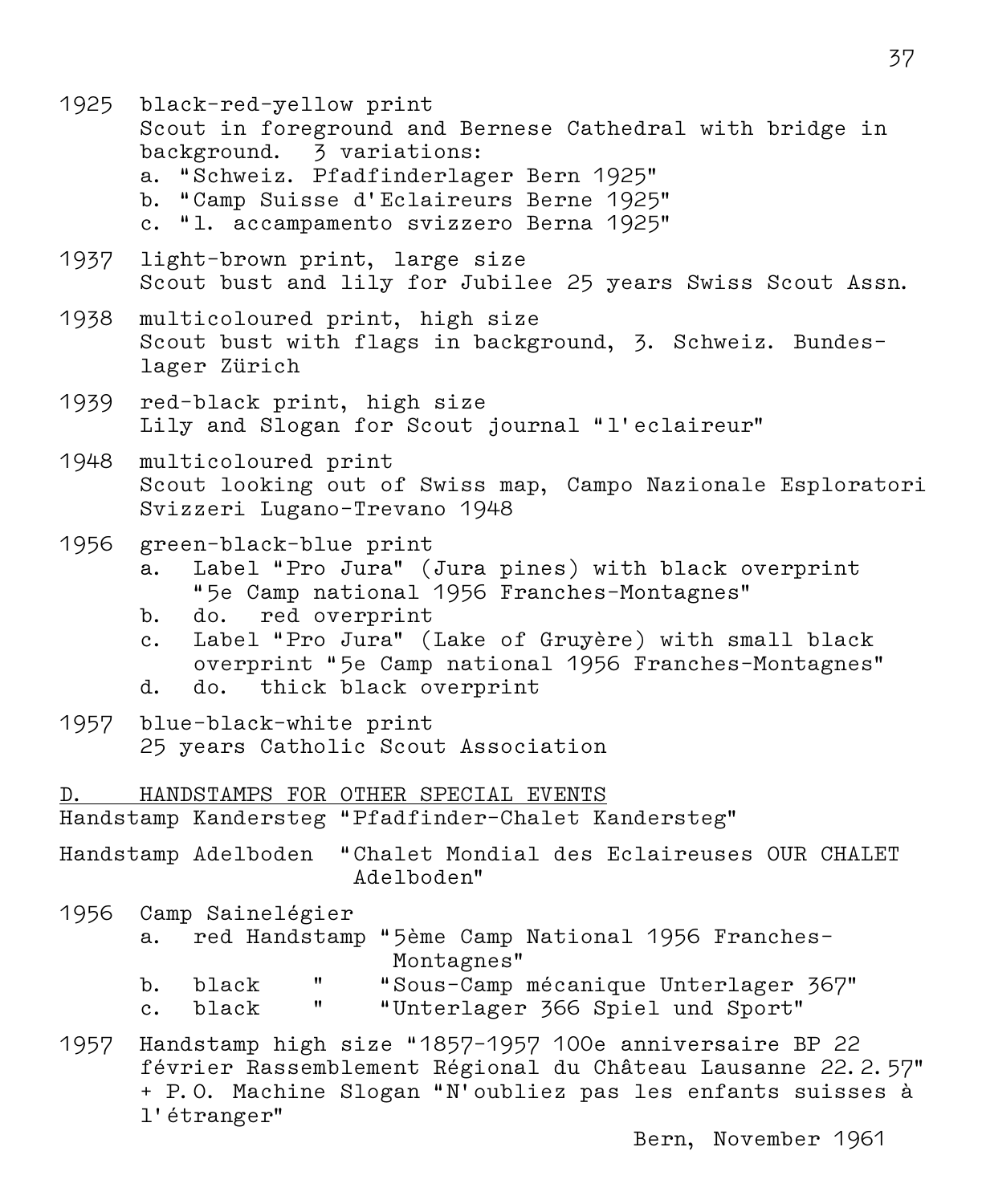

#### IN THE WORLD OF SCOUT STAMPS AND . CANCELS .

By the Secretary–General

In the following review I cannot hope to cover every known stamp set or special cancel expected, but by deductions,

(logical or otherwise) I am predicting or recording the position for 1962 as so far known to me:–

| JAPAN | Third Nippon Jamboree. Aug. 2nd - 7th. Probably |  |  |
|-------|-------------------------------------------------|--|--|
|       | held neat Mt. Fuji. Cancel expected.            |  |  |

- ICELAND \* 50th Anniversary of Scouting National Jamboree, July 28th to Aug. 7th. Camp will be at Thingvellir. Special stamp issue promised, camp cancel probable
- HAITI \* 22nd Anniversary. Scout stamp issue (not overprints) for February.
- HONG KONG \* Golden Jubilee Jamborette. Dec. 27th 1961 Jan 2nd 1962. Camp at Kowloon. Special cancel.
- AUSTRALIA \* 7th World Rover loot. Dec. 27th 1961 Jan. 7th 1962. Clifford Park, Melbourne. Special cancel and Registration label.
- EGYPT \* Silver Jubilee of Girl Guides. 10m. stamp. issue date Feb. 22nd.
- CANADA 4th Canadian Rover Moot. Aug. 28th Sept. 4th. Laurentian Mountains. Cancel possible.
- NEW ZEALAND\* Jamboree. January 6th 13th. At Dunedin. Special cancel.
- CEYLON \* Golden Jubilee Jamboree. Feb. 22 March 3rd. Colombo. Special stamp and camp cancel.
- U.S.A. \* 50th Anniversary Girl Scouts of U.S.A. Special cancel in use in 26 different cities, starting Jan. 1st 1962.
- THAILAND Third Far East Regional Scout Conference, December 5th – 12th. Bangkok. Cancel possible.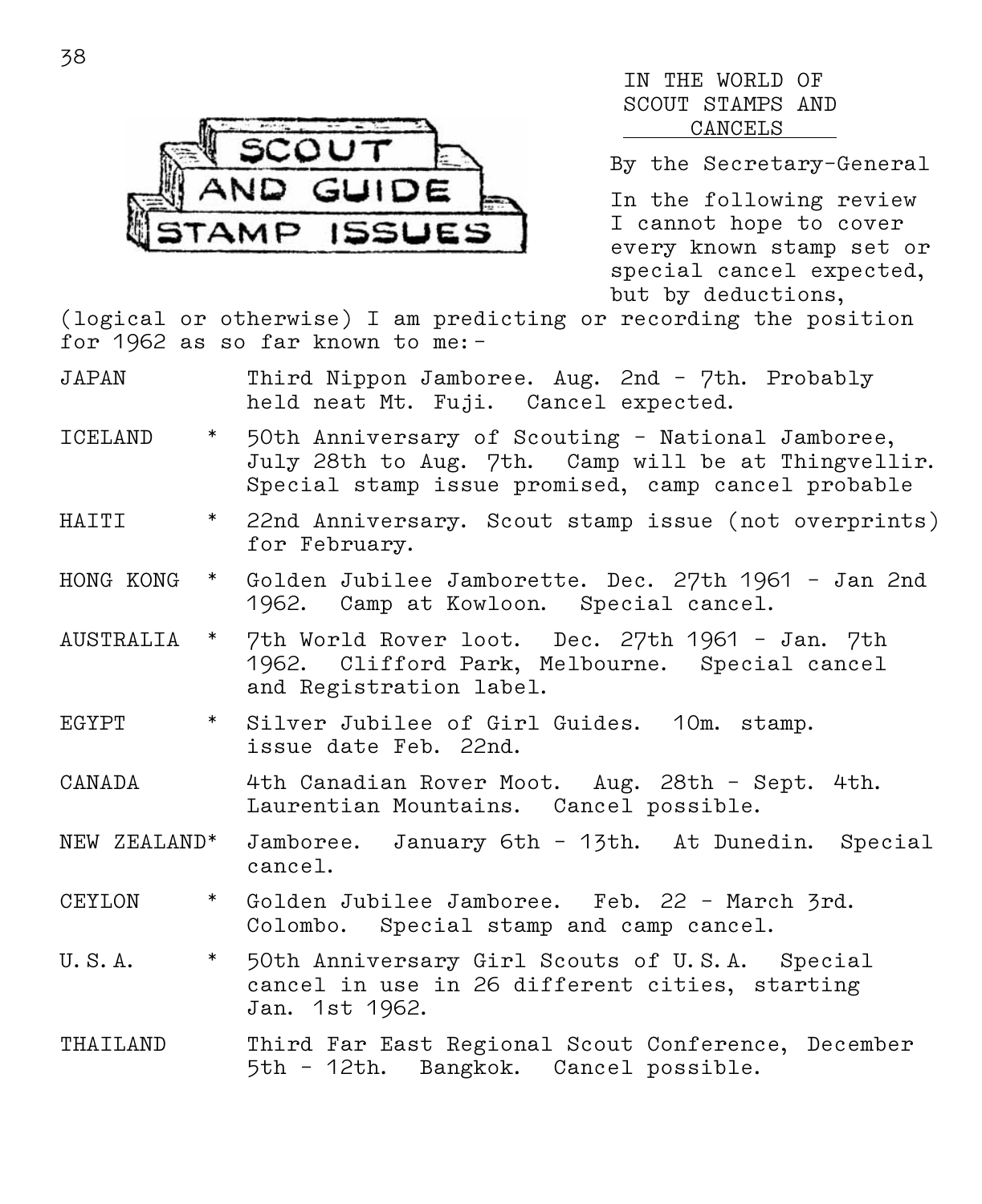- COLOMBIA \* Scout issue forecast late in 1962. 5 or 6 values anticipated.
- BELGIUM \* 50th Anniversary V.V.K.S. in May. Celebrations in Antwerp. Special cancel.
- SWITZERLAND \* 50th Anniversary. Special cancel.
- PARAGUAY Special stamp issue predicted.
- CANAL ZONE\* 50th Anniversary. Special stamp.
- LIBYA "Philia" for Arab Scouts. Cancel possible. Labels already issued.
- PORTUGAL \* Scout stamp issue expected in May.
- ARGENTINA National Jamboree. May be cancel.
- BARBADOS 3 values of Scout stamps to be issued to mark Golden Jubilee of Barbados Boy Scout Association.
- LEBANON Scout set of 8 values promised.
- GREAT BRITAIN\* In connection with the National Stamp Exhibition "STAMPEX 1962" a Miniature Sheet of British stamps will be issued including a reproduction of the 1957 Jubilee Jamboree 2½d value.
- \* = Stamps and covers expected through the Club Permanent List and Mint Stamp Service. Others are still being chased–up!

Late amendments to the foregoing:–

 As I was about to send off the report on anticipated Scout items in 1962 several late news items reached me, viz:–

- CANADA No special cancel now considered likely.
- JAPAN Not only a cancel, but a stamp issue is promised.
- LEBANON Issue due for release on Feb. 15th.
- HAITI Scout issue due for release at end of February. But 50,000 each of 4 values of this set is to be over– printed for the International Airport!
- PARAGUAY Stanley Blunt has sent me a First Day Cover released on Feb. 5th. It's a ghastly looking set, printed in Paraguay, without consultation with the local Scouts. It seems there are 5 ordinary values, 10c, 20c, 25c,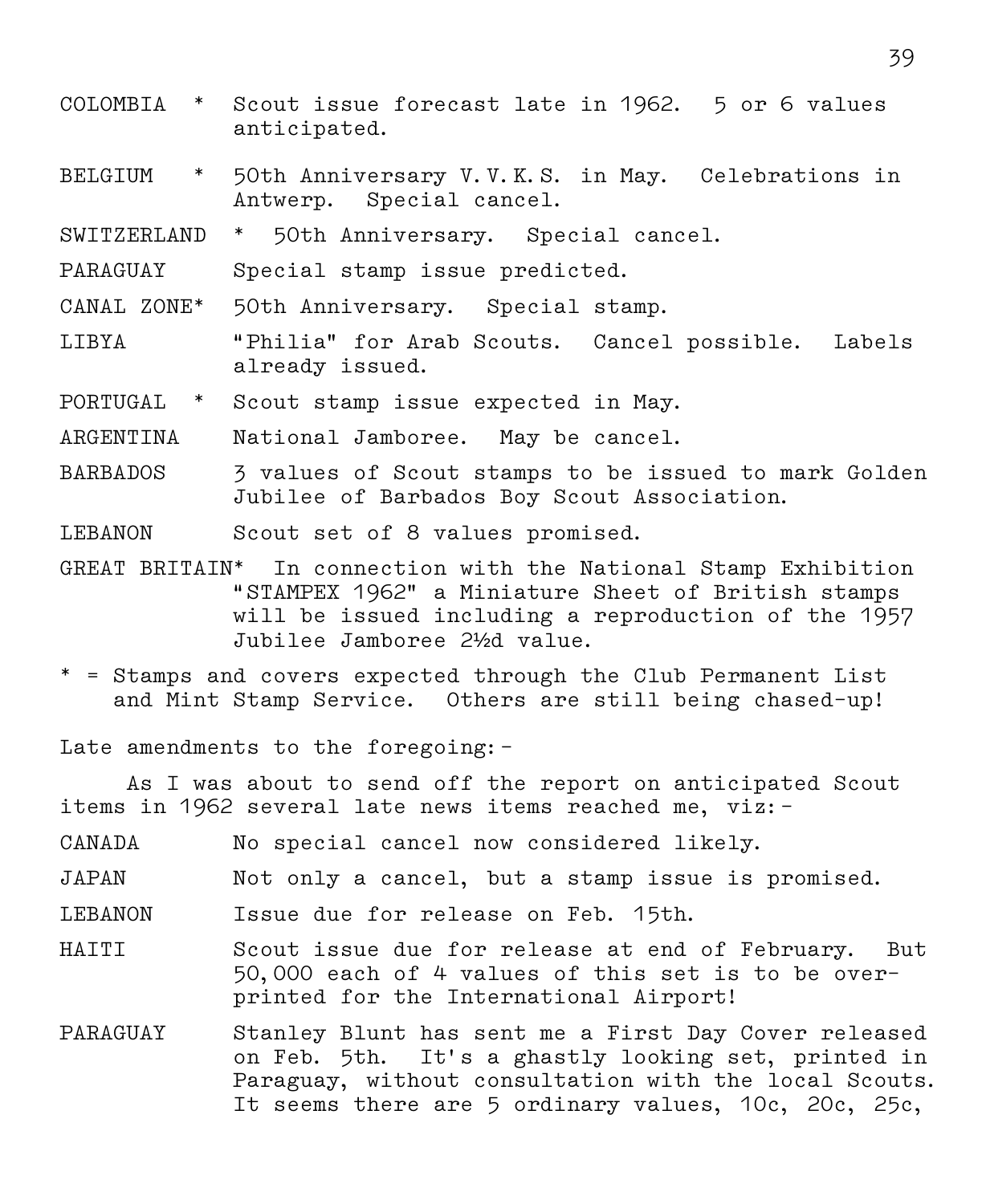30c and 50c, plus airmail values 12c, 45, 36 and There is also a souvenir block with the 50 Gs alone. Oh yes, some perf. some imperf, special blocks – the lot.

–––oo0ooo––

#### NEW MEMBERS

A very warm welcome is extended to the following who have joined the Club since the issue of the last Journal.

 My apologies for omitting to include the following member in the January Journal:–

425 Mrs T.W.Gentles 19 Marchmont Gardens, Bishopbriggs, Nr. Glasgow.

and also referring to Members 437 and 438 as 'Juniors': please delete the asterisk against these two names.

| 439  | C.J. Bachmann     | Boy Scouts of America, Hq, S.A.Com,<br>G.1. APO 407, US Forces. (New York,<br>$U.S.A.$ ) |  |  |  |
|------|-------------------|------------------------------------------------------------------------------------------|--|--|--|
| 440* | L.A.Malcolmson    | No. 2 R.D. Pukekohe, Auckland, New<br>Zealand.                                           |  |  |  |
| 441* | Geoffrey R. Chant | 70 Broomloan Lane, Sutton, Surrey.                                                       |  |  |  |
| 442* | Paul E. Turnure   | 12052 East 65th Street, Oaklandon,<br>Indiana, U.S.A.                                    |  |  |  |
| 443  | Martin T. Mills   | 2 Queenswood Road, Bridgwater,<br>Somerset.                                              |  |  |  |
| 444* | Jacob Gelman      | Ave. San Felipe, Qta. Degania 43 La<br>Castellana, Caracas, Venezuela.                   |  |  |  |
| 445* | Rodney J. Hartman | 6 Cullinan Court, Boulder Road,<br>Selcourt, Springs, Transvaal, South<br>Africa.        |  |  |  |
| 446  | J.M. Berry        | c/o Healey & Wise Ltd, 14 Wormwood<br>St, London, E.C.2.                                 |  |  |  |
| 447  | George Oue        | 25 La Gauchetiere St, E, Montreal 1,<br>P.Q., Canada.                                    |  |  |  |
| 459* | Miss Cynthia Long | RR 1, Box 145, Algona, Iowa, U.S.A.                                                      |  |  |  |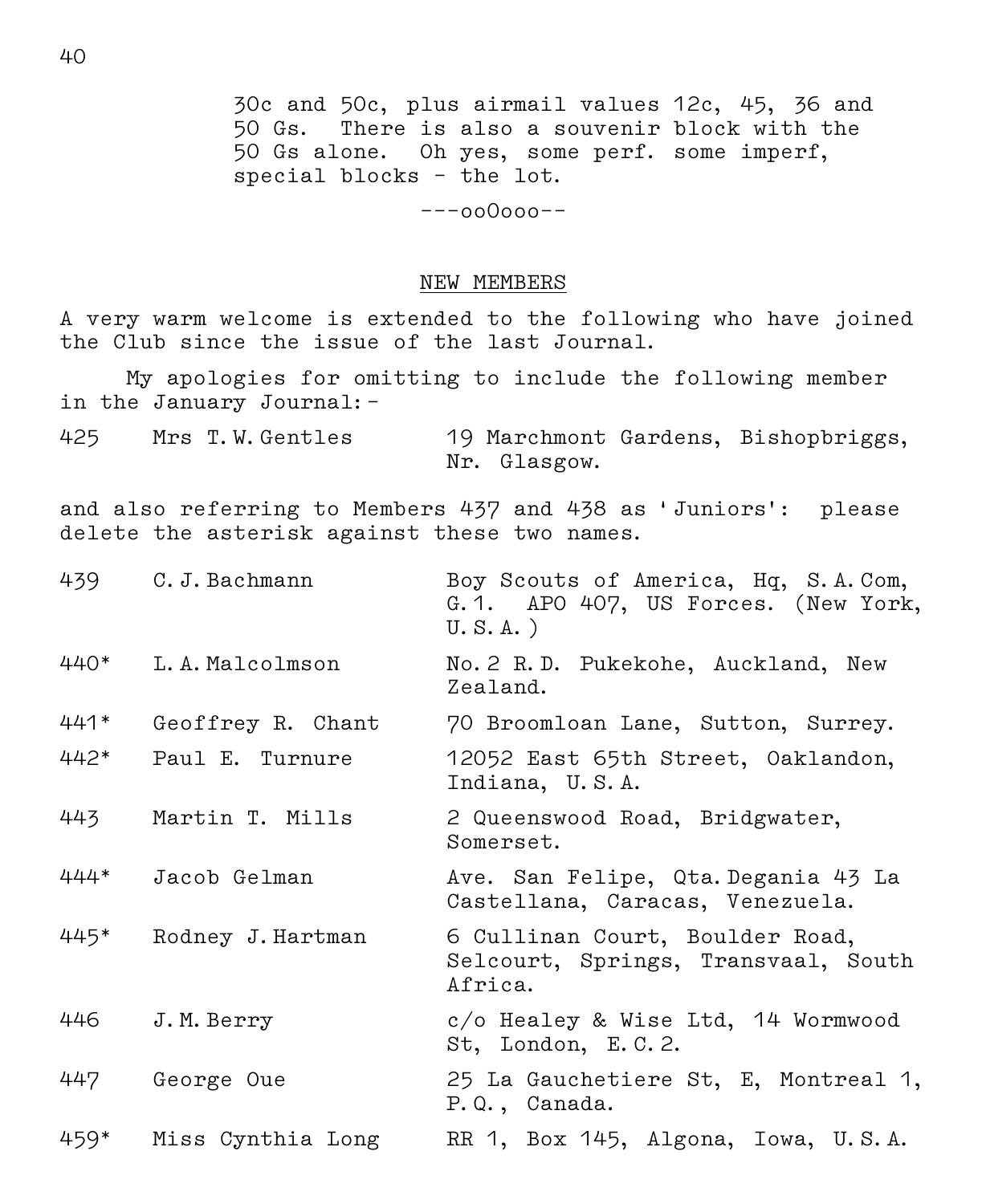| 458             | William Turney       | 1306 Cottonwood Crescent, North<br>Vancouver, British Columbia,<br>Canada. |  |  |
|-----------------|----------------------|----------------------------------------------------------------------------|--|--|
| 460             | Mrs J.R. Bridgewater | 8229 Chesterfield Drive, 7 Knoxville<br>19, Tenn., U.S.A.                  |  |  |
| $461*$          | Irving Radnor        | Fast Park Home, 1092 Maryhill Rd,<br>Glasgow, N.W., Scotland.              |  |  |
| 462             | Denis Lewis          | 16 The Slieve, Handsworth Wood,<br>Birmingham 20.                          |  |  |
|                 |                      | F.S.B.                                                                     |  |  |
| $---0000000---$ |                      |                                                                            |  |  |

We hope you have enjoyed reading this Fifth Anniversary number. I have a pile of letters still unanswered but the passing away of my mother and the work involved in attending to her business has unfortunately given me little time for correspondence. I trust those of you to whom I owe a letter will bear with me.

> Sincerely yours, WILF NODDER.

–––ooo0ooo–––

#### PHILATELIC TERMS ILLUSTRATED

Here are the answers to the illustrations:–

| a. top left -- A Catalogue | b. top right -- Dandy roll |                                |
|----------------------------|----------------------------|--------------------------------|
| c. bottom left -- Re-entry |                            | d. bottom right -- Rocket Post |

–––ooo0ooo–––

#### ADVERTISEMENTS

For the benefit of members who wish to include advertisements, additional to the free one allowed each member annually in the Journal, the following information is given:–

For the occasional advertisement ............ 1s. per line For the regular advertisement (i.e. each issue of the Journal and which need not be the same each time .......................... 9d. per line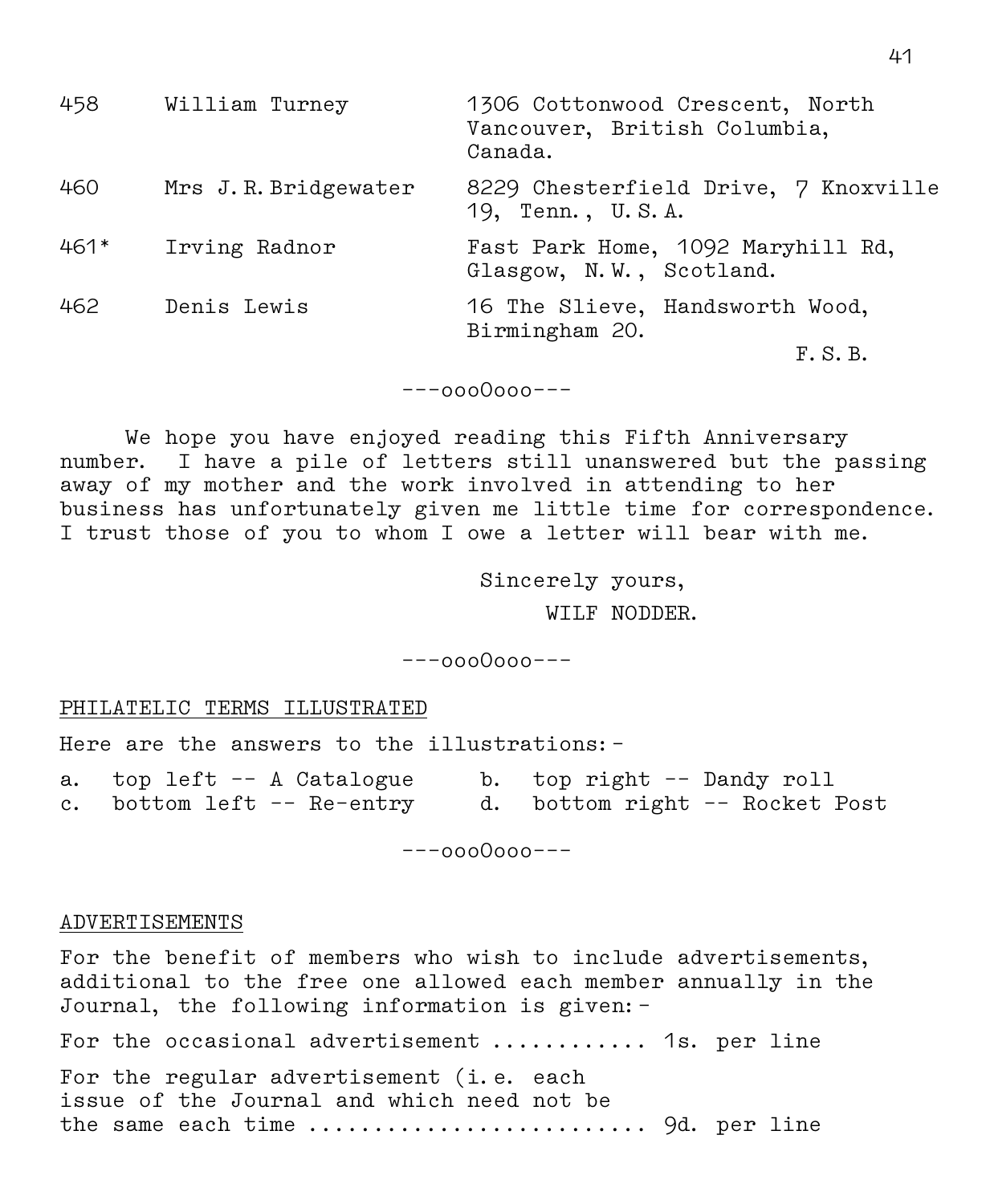Please forward copy of your advertisement, free or otherwise, so that it reaches me by the 18th of the month prior to the issue of each number.

–––––––––––

- 1. Member 354 L.DEWHURST, 125 Whitegate Drive, Blackpool, Lancs, England. Collects all Scout badges and crests. Will swop N.W. Lancs. County badges in bulk (up to six) for all others. Please enclose S.A.E., Commonwealth or International Reply Coupon.
- 2. Member 81 JOHN J.JUHASZ, P.O. Box 412, Bound Brook, New Jersey, U.S.A., would like to exchange U.S. Commemoration F.D. Covers for any Scout item such as stamps, covers, badges, pennants, neckerchiefs, woggles or what have you.
- 3. Member 347 MISS A.C.HAMMERSLEY, Quadrant Cottage, Rear the Quadrant, Buxton, Derbyshire, wishes to correspond with members abroad and to exchange stamps, matchbox labels and postcards.
- 4. CAN I HELP YOU? CAN YOU HELP ME? As many members may know I am connected with the Insurance "Industry". I am in a position to arrange all private insurances – household, motor, life, travel, etc. at most competitive rates. In addition I can offer all Scout Group insurances, e.g. Group property, and cover on camping equipment, including to, at and from camp in U.K. & abroad. Also insurance of stamp collections arranged. Any enquiries greatly appreciated. H.L.FEARS, 11 Salisbury Road,
- 5. SCOUT STAMP PRICE LIST. Over 180 different items are listed and priced in this latest edition. Should be seen by all serious Scout stamp collectors. Sent free en receipt of a S.A.E. We also welcome enquiries and "Wants" lists – HEALEY & WISE, LTD, 14 Wormwood Street, London, E.C.2.
- 6. MR. R.G.AUCKLAND, 60 High Street, Sandridge, St. Albans is a collector of "Aerial Propaganda Leaflets" and would be pleased to hear from any member with any of these items for disposal.
- 7. 20th Chiswick Scout Group, 30th Anniversary, St. Georges Day 1962. A special cachet is to be issued to commemorate this event. Covers posted 23rd April – 10d. each. Please apply to PETER DUCK, (Member 212), 84 Chiswick Lane, London, W.4.

42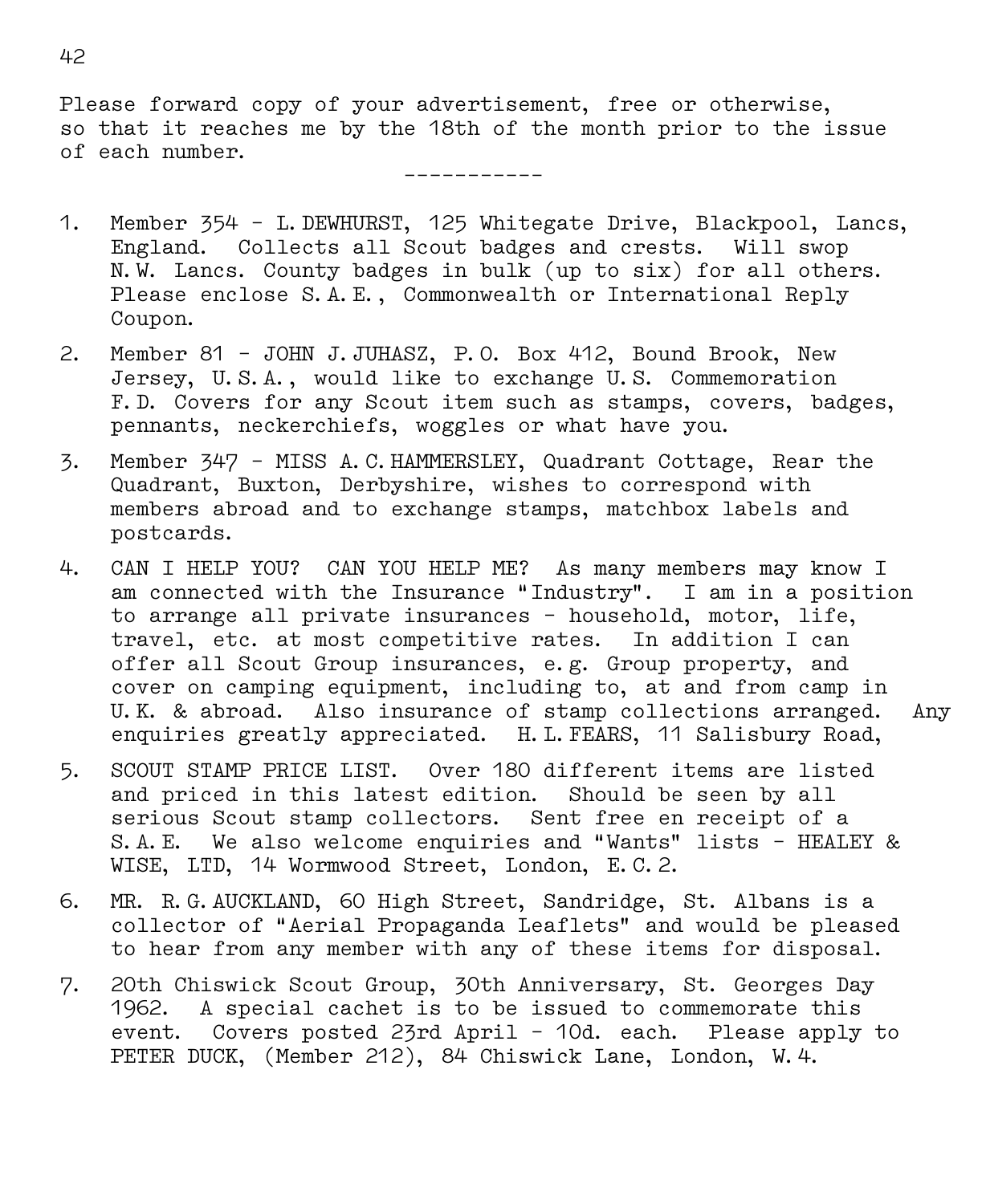8. WILLIAM ANDERSON of 3803 Almeda Drive, Toledo 12, Ohio, U.S.A. can supply all new issues, mint and on cover as well as many of the older Scout stamp issues. Write him, stating your "wants".

–––––––––

Advertisement received too late for inclusion in January Journal:– JOHN E.HOBBS, 16 Blandford Avenue, Whitton, Middlesex, has for exchange:–

a. 1957 Jubilee Jamboree F.D.C. signed by the Chief Scout, Lord Rowallan.

b. 1853 Cape of Good Hope triangular 1d. Only the two accepted will be advised.

–––ooo0ooo–––